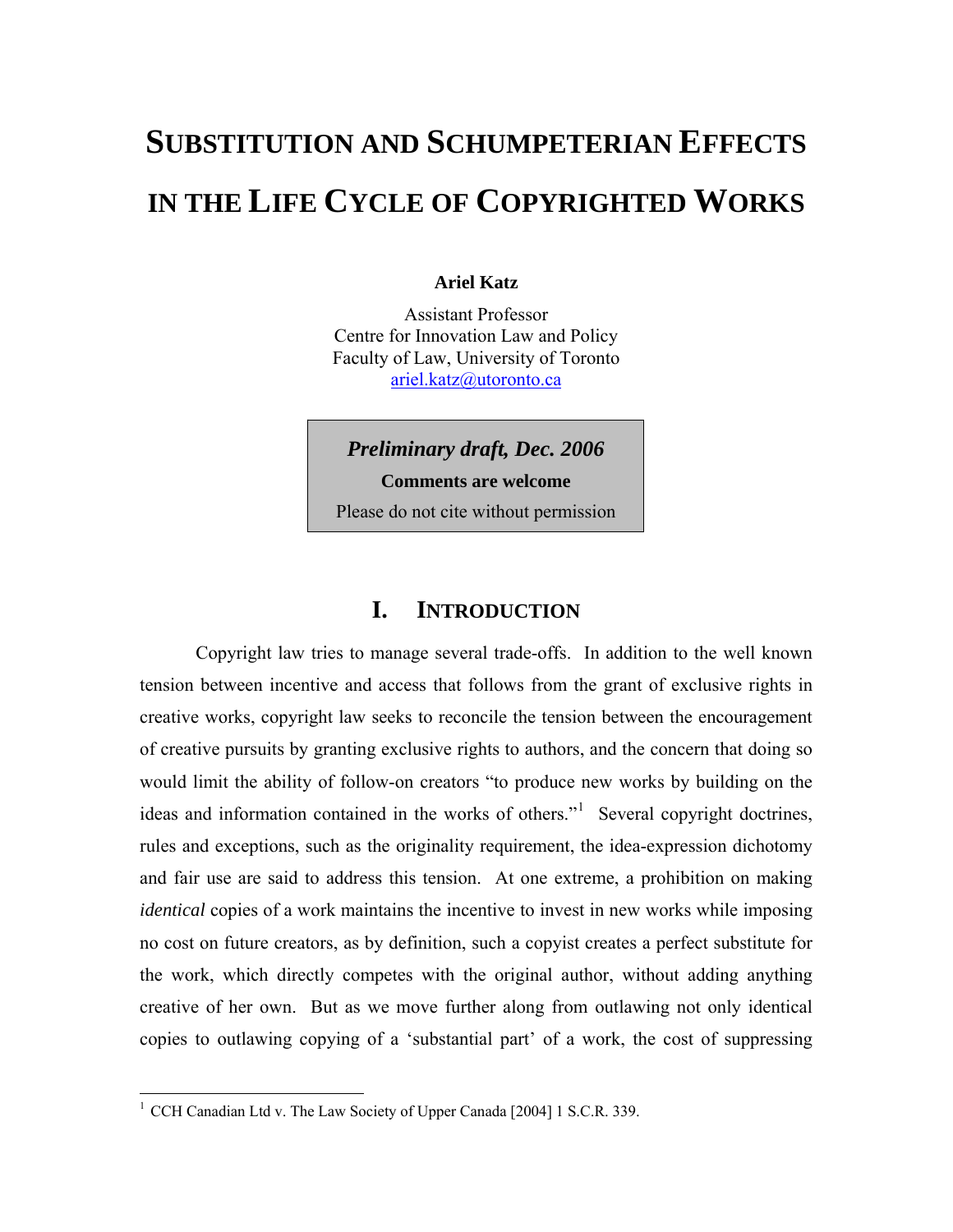future creativity increases. But also, as we move further away from the identical copy, the new work, containing its own creative content, becomes more differentiated from the first. Possibly, if the new work then negatively affects the demand for the old one, it is because it becomes superior to it. It affects the profits derived from the first not (only) because it grabs market share and reduces the first work's price, but because it provides something new that consumers value. Its capability to supplant the old work represents a form of Schumpeterian competition, in which superior innovative products displace the older ones because of their superior value. Outlawing the new work in such cases would place a heavy toll on follow-on creativity and on the social welfare resulting from it.

So generally, while *perfect* copies' only effect is to reduce the first works' profitability through substitution and without creating any additional value, we can observe two effects created by *imperfect* copies: works that copy parts of older works but modify them to create something else. Imperfect copies may harm an existing work through a substitution effect and through a Schumpeterian effect. Both negatively impact the first work but for different reasons. Copyright law is (or should be) interested in addressing pure substitution effects without discouraging Schumpeterian effects.

While it is probable that in many cases both effects co-exist, I am particularly interested in exploring the possibility that the importance of each effect changes along the life cycle of a creative work. My purpose here is not to draw the proper line between unlawful "imitation" and permissible "improvement",<sup>[2](#page-1-0)</sup> or between "transformative" and "superseding" uses, $3$  or whatever other terminology may be used, but rather to highlight how time may affect the location of this line. A copyrighted work is born when an idea is conceived and initially expressed and fixed; it is then brought to the market and matures. Sooner or later its glory days elapse (perhaps with some chances for potential comeback), until it is ultimately forgotten in the archives of cultural relics. At each period, the relative importance of substitution and Schumpeterian effects created by copies may vary. For example, at the early stages of a work's life, its value (or at that stage the potential value) may lie predominantly in the ideas expressed therein. At this stage, other

<span id="page-1-0"></span><sup>&</sup>lt;sup>2</sup> Mark A. Lemley, *The Economics of Improvement in Intellectual Property Law, 75 Tex. L. Rev. 989* (1997).

<span id="page-1-1"></span><sup>3</sup> *E.g.,* Campbell v. Acuff-Rose Music, Inc. 510 U.S. 569, 579 (1994).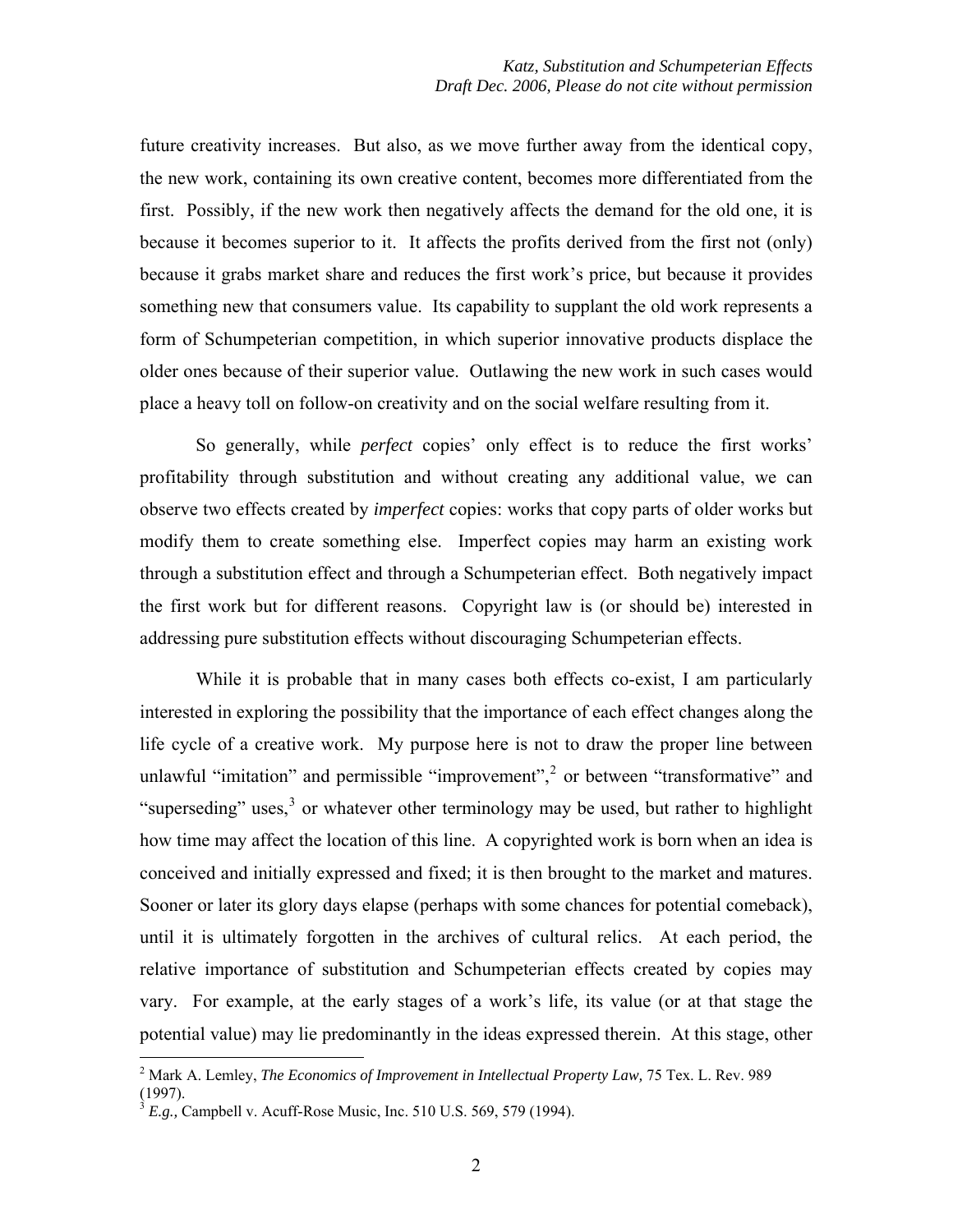works embodying the same ideas but expressing them in a slightly different manner can function as very close substitutes. The commercial viability of the work at that stage is highly susceptible to competition from other similar (even if not identical) works. As the works matures, however, its commercial success tends to depend less on the intrinsic value of the ideas and their specific expression and more on creative inputs of other coproducers and endogenous factors, such as the word of critics and the work's ability to represent shared identities of groups' members or become a shared cultural focal point for meaningful social interactions. At that stage, the work is much less likely to be susceptible to substitution effect, although its popularity may make it attractive for follow-on creators to build upon, thus increasing its exposure to Schumpeterian effects.

At both stages the copyright owner of the first work might invoke her copyright to fend off the competitor, or have a claim in her profits, but while at the early stage fending off the competitor or recognizing the claim against her may be beneficial because it preserves the incentive to invest, using copyright law to protect against Schumpeterian effects may be socially undesirable.

If the relative importance of each of the effects changes over the life cycle of the work, then it may be worthwhile asking whether and how the law should take account of this dynamic. In two recent articles Professors Justin Hughes<sup>[4](#page-2-0)</sup> and Joseph Liu<sup>[5](#page-2-1)</sup> (separately) suggested that time should be a factor taken into fair use analysis. In this paper I will build on their insights and expand them, using the distinction between substitution and Schumpeterian effects to explore its applicability in other copyright areas. I will show how these insights can explain some of the details of the existing mechanical compulsory license for sound recordings, how they can inform the debate on the ability of copyright owners to use contract and technology to change the original allocation of entitlements as set by the copyright act and contract around users' liberties and the public domain, and how they can illuminate the idea-expression dichotomy.

The article proceeds as follows: Part I sets the distinction between substitution and Schumpeterian effects; Part II describes the life cycle of creative works and

<sup>&</sup>lt;sup>4</sup> Justin Hughes, *Fair Use Across Time*, 50 UCLA L. R. 775 (2003).

<span id="page-2-1"></span><span id="page-2-0"></span><sup>&</sup>lt;sup>5</sup> Joseph P. Liu, *Copyright and Time: A Proposal*, 101 Mich. L. Rev. 409 (2002).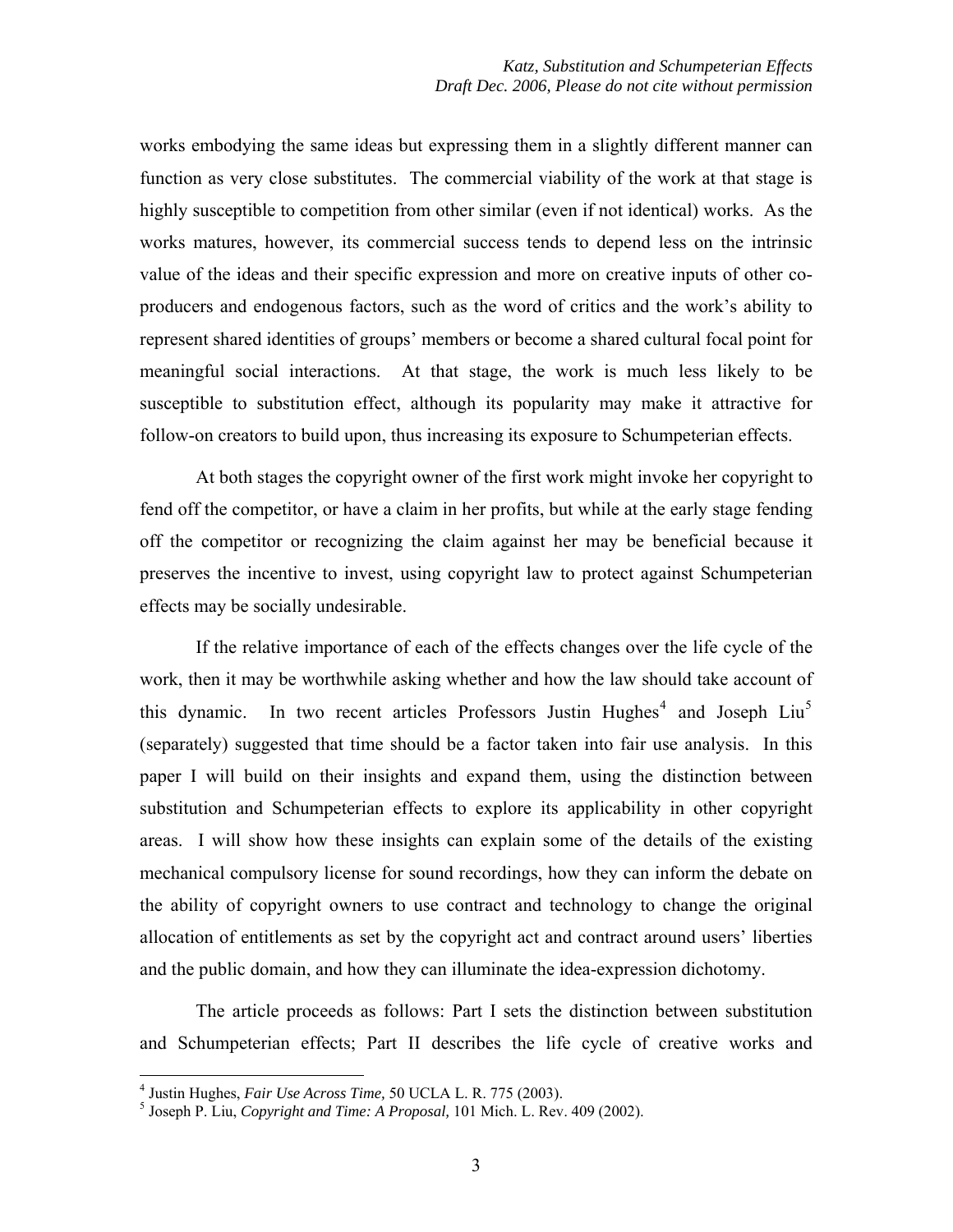demonstrates how at different stages the relative magnitudes of each effect vary; Parts III, IV, and V apply this paper's insights may to the mechanical compulsory license, the debate on contracting around users' liberties and the public domain, and idea/expression dichotomy, Part VI offers an improved version of Hughes' and Liu's analysis of time and fair use; Part VII concludes.

#### **II. SUBSTITUTION VS. SCHUMPETERIAN EFFECTS**

Incentive theory of copyright easily justifies the prohibition on copying: without copyright protection, others' ability to copy and distribute copies would cause prices to drop quickly to the marginal cost of production and distribution and authors, unable to recoup the investment they incurred in creating the work would refrain from investing in the first place.<sup>[6](#page-3-0)</sup> By giving the author an exclusive right over the making and initial distribution of copies, the author can determine the number of copies made and set their price above marginal cost and generate enough profit *ex post* to cover the initial investment and account for the risk of failure to make render the investment worthwhile *ex ante*. The assumption here is that consumers (or a large enough number of them) view the unauthorized copy as a perfect substitute to the authorized copy, or at least good enough substitute. The existence of unauthorized copies harms the copyright owner in two related ways: first, because he no longer determines the number of copies available, the quantity of available copies increases, their price decreases and so do profits. Second, whatever profit the work does generate, they accrue not only to the owner but also to the copier.<sup>[7](#page-3-1)</sup>

As I have noted elsewhere, $8$  from an investment perspective, an author must also consider the possibility of competitive entry by less direct copiers or imitators. Copyright law provides partial solutions to this concern by providing that two works may not be

<span id="page-3-0"></span><sup>6</sup> See e.g., William M. Landes & Richard A. Posner, *An Economic Analysis of Copyright Law,* 18 J. Legal Stud. 325 (1989), 333

<span id="page-3-1"></span> $7$  Economic theory of copyright provides a more nuanced story however. First, it identifies that unauthorized copies do not always harm the copyright owner, see e.g. … Moreover, even when unauthorized copying harms the copyright owner it does not necessarily follow that the incentives to create in the first place are equally harmed, see e.g. …

<span id="page-3-2"></span><sup>&</sup>lt;sup>8</sup> Ariel Katz, Making Sense of Nonsense, at .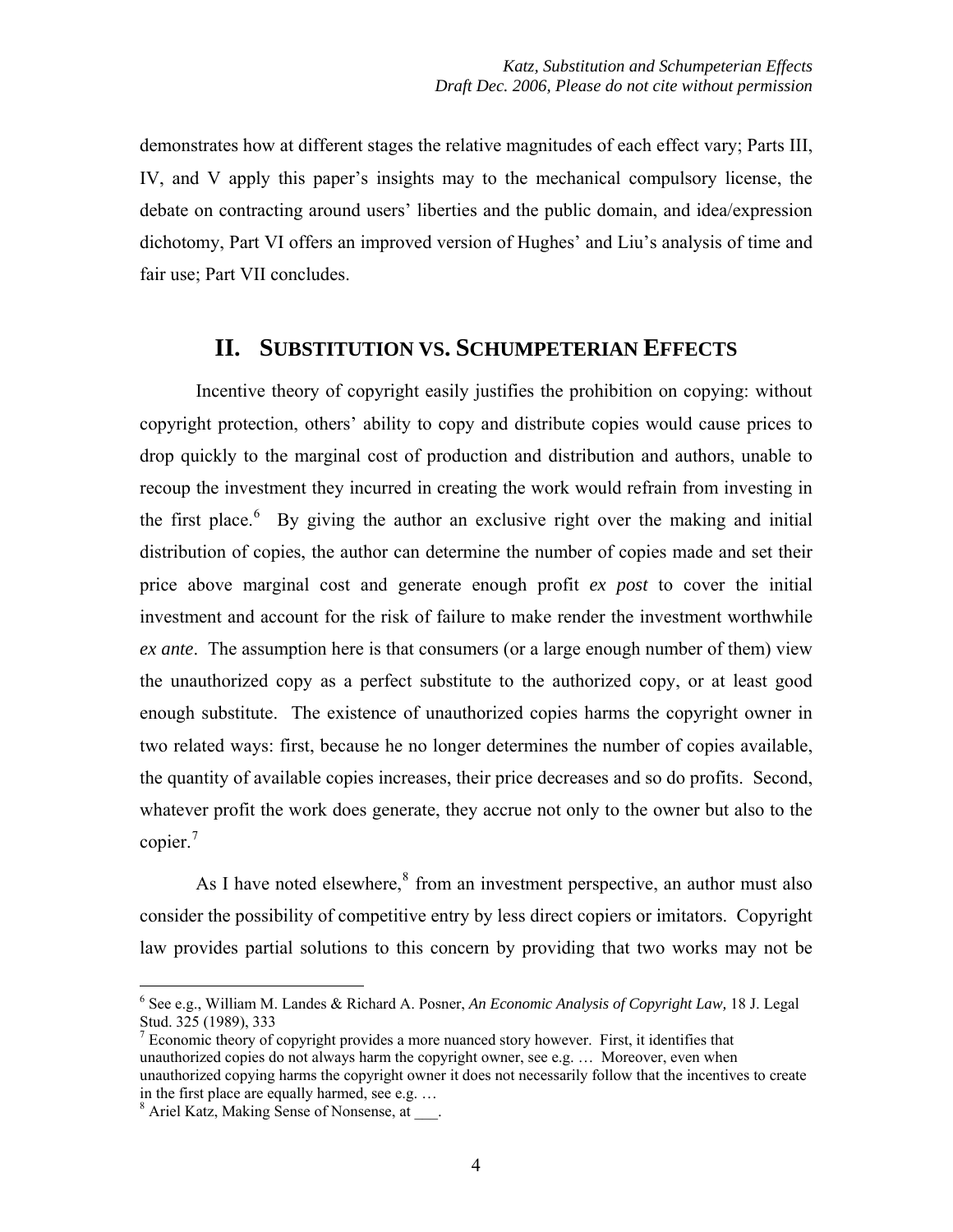literally identical and yet, for purposes of copyright infringement, be found to be substantially similar.<sup>[9](#page-4-0)</sup> But this provides only a partial solace for the author. Theoretically, competitors may create works that from consumers' perspective are very close substitutes. They may create with impunity identical works if they do so independently (i.e., without copying), and they may create functionally equivalent works differentiated enough to fall beyond the first work's protected area. If that happens, the price of both works may drop towards marginal cost exactly as in the case of unauthorized copies. Moreover, a prospective author contemplating investment in a new work must anticipate an even worse scenario, the *post* entry introduction of a noninfringing work that is sufficiently superior to her own that will totally displace it, not only compete with it. $10$ 

Copyright law, of course, affords no protection against such risks, $11$  and consequently rewards and encourages the creation of works that add enough unique value so that they can displace previous ones, and stay long enough on the market until they ultimately are displaced by others, often long before the copyright legally expires.<sup>[12](#page-4-3)</sup> In this sense, by prohibiting competition from identical or "substantially similar" copies, but allowing total destruction by other creative works, copyright law encourages the kind of competition described by Joseph Schumpeter as the "perennial gale of creative destruction",  $^{13}$  $^{13}$  $^{13}$  in which new products displace old ones, and which themselves will be later displaced by the next generation of products. In this process the threat to firms comes not from close substitutes but rather from "the new commodity, the new technology, the new source of supply, the new type of organization … competition which

<span id="page-4-0"></span><sup>&</sup>lt;sup>9</sup> Melville B. Nimmer & David Nimmer, Nimmer on Copyright, Release 63 §13.03[A] (2004).

<span id="page-4-2"></span><span id="page-4-1"></span><sup>&</sup>lt;sup>10</sup> Katz, *supra* note 8.<br><sup>11</sup> Stephen Breyer, *The Uneasy Case for Copyright - A Study of Copyright in Books, Photocopies, and Computer Programs,* 84 Harv. L. Rev. 281 (1970), at 327 ("copyright law is intended only to protect an author from competing sales of his own works; it was not designed to limit competition from the works of others.").

<span id="page-4-3"></span> $12$  Unique value of course, is not a prerequisite to copyrightability. The law only requires that a work be "original", which means that the work is not copied and, depending on the jurisdiction, that it represents a "modicum of creativity" (*Feist,* US), "skill and judgment" (*CCH,* Canada). In any event, despite differences in nuances, the amount of creativity required in almost all jurisdictions is rather low, *see*  Gervais, *Feist Goes Global*… But although all original works are de jure equal, the incentive to create works providing unique value comes from the fact that only those which provide unique value will be rewarded by the market.

<span id="page-4-4"></span><sup>&</sup>lt;sup>13</sup> Joseph A. Schumpeter, Capitalism, Socialism and Democracy 84 (3rd ed. 1950).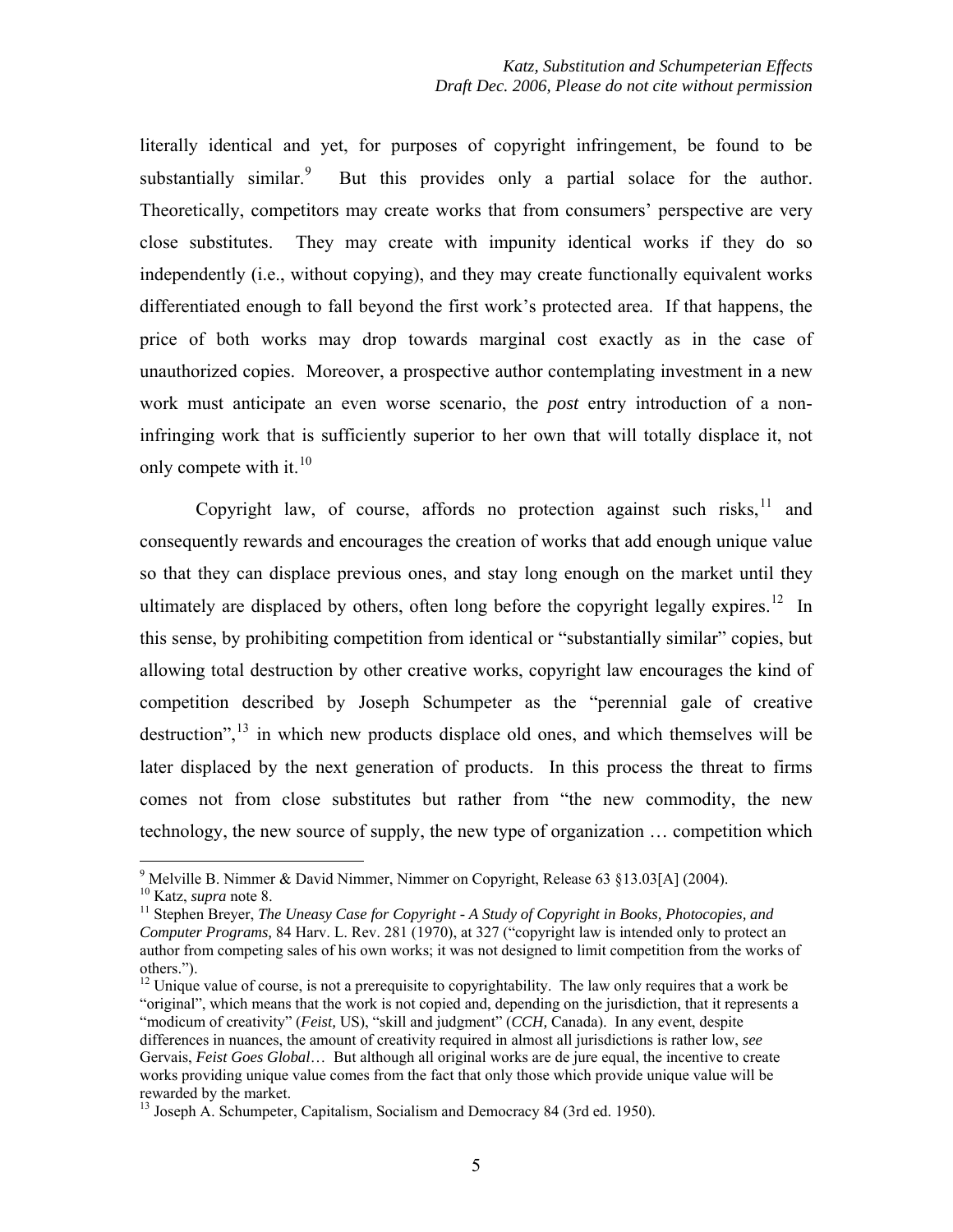commands a decisive cost or quality advantage which strikes not at the margins of the profits and the outputs of the existing firms but at their foundations and their very lives." $^{14}$  $^{14}$  $^{14}$ 

While Schumpeter believed that "creative destruction" is "the essential fact about capitalism"<sup>[15](#page-5-1)</sup> generally (in fact, his analysis barely mentioned intellectual property)<sup>[16](#page-5-2)</sup> markets for copyrighted works usually exhibit this tendency of new products to rapidly displace old ones. With a few exceptions, creative destruction typically happens long before copyright expires and substitutive competition from identical copies becomes legal.

Note that in both substitutive and Schumpeterian competition the incumbent firm (for our purposes the owner of copyright over the existing work) may experience decline in sales and profit and may be forced to respond by lowering prices. The effect on the market for the incumbent's work therefore does not indicate which type of competition he is facing. But while in the case of substitutive competition prices charged by both go down (resulting from an increase in supply of the same product),  $17$  in the case of Schumpeterian competition, because the entrant provides a different, perhaps superior product, she may charge a higher price which previously only the incumbent could. Thus the prices charged by the entrant, rather than the harm to the incumbent can give us a better clue as to which type of competition the new work creates.

The distinction between substitutive and Schumpeterian competition may be conceptually clear, but in practice both effects can happen simultaneously, as consumers may have varying tastes and preferences. Some consumers may be relatively indifferent as to which work they actually purchase, provided that it is within some genre, whereas

<span id="page-5-2"></span>

<span id="page-5-1"></span><span id="page-5-0"></span><sup>&</sup>lt;sup>14</sup> Schumpeter, *id.*<br><sup>15</sup> SCHUMPETER, *id.* at 83.<br><sup>16</sup> Mark Blaug, *Why Did Schumpeter Neglect Intellectual Property Rights?, 2 REV. ECON. RES. COPYRIGHT*<br>ISS. 69. 70 (2005).

<span id="page-5-3"></span> $17$  It doesn't mean that the incumbent necessarily lower his prices. Instead, he may decide to keep prices at their pre-entry level and sell only to the subset of consumer who have stronger preference to his product (i.e., consumers who are brand-loyal). This happens often in pharmaceutical markets, when upon expiry of a patent and entry of generic firms, brand name drug companies do not match the prices of generics but instead give up market share and focus on brand loyal consumers, *see*, William M. Landes & Richard A. Posner, The Economic Structure of Intellectual Property Law, (2003), Ch. 11.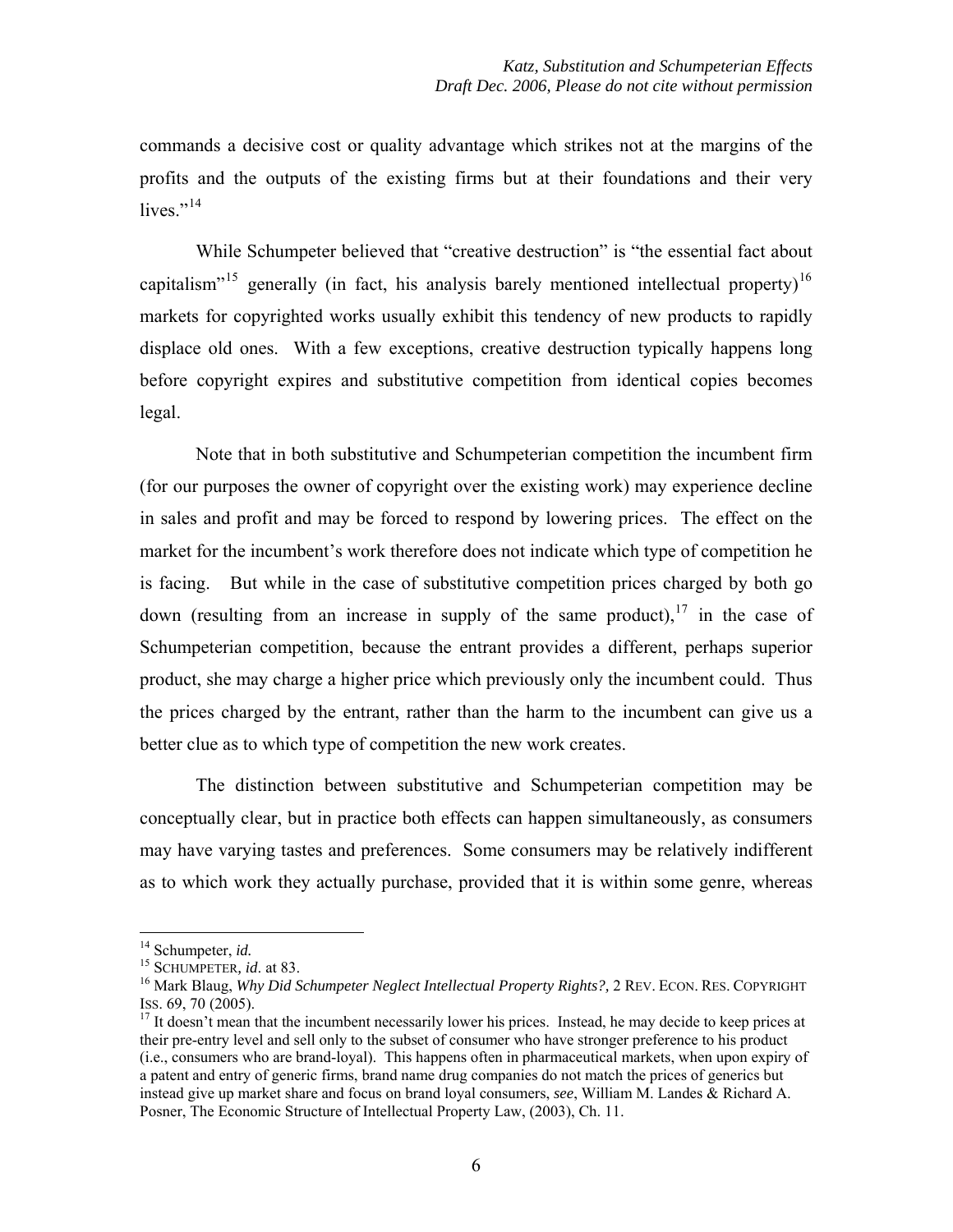others may have strong preferences to either the existing or the new work. But as a general proposition, substitutive competition causes prices of both works to go down, whereas Schumpeterian competition affects primarily the incumbent's prices. My purpose, though, is not to provide here the tools to distinguish between the two, but rather to advance the proposition that the even if both effects can coexist at any given time, their relative importance varies across time. I will submit that at earlier stages of creative works' life cycle substitutive effects dominate, whereas Schumpeterian effects dominate competition from non-literal copies of mature works. Because I assume that a copyright system guided by the public interest would be interested in discouraging substitutive competition but not Schumpeterian competition, recognizing that these effects vary over time matters. It will now be useful to discuss the life cycle of creative works and how they are affected by the different types of competition across time.

Copyright owners understandably complain when a new work starts competing with their own. They complain whether the new work is a mere substitute and whether it is a Schumpeterian substitute. But the distinction is important for copyright policy. To illustrate the importance let's define "new work" as a work that "borrows" something from the old. Imagine the amount of "borrowing" as a spectrum, wherein on one end the new work has borrowed 100% of the old work and is an identical copy, and on the other extreme the new work has borrowed nothing from the old.

> 100% copying: illegal

 $0\%$ borrowing: legal

The extreme cases are easy as a matter of law. Making an identical copy of a work is clearly unlawful. The reasons are well known: an identical copy creates a perfect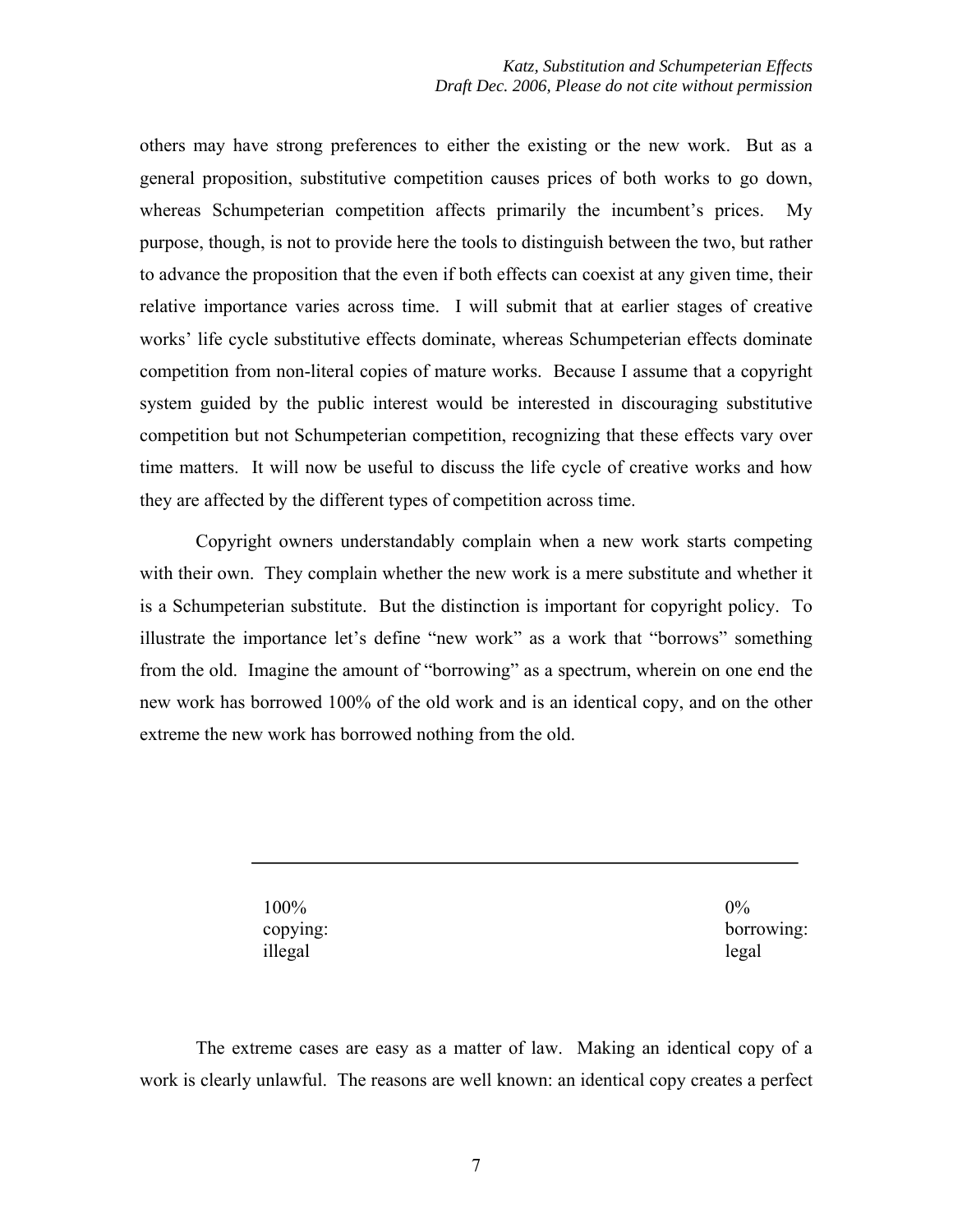substitute and may seriously diminish the incentive to create in the first place. So we can say that generally, the law seeks to prevent this kind of competition, "substitutive competition".

The other extreme is also easy. The law does not provide any remedy against competing works if there is no copying, even if the new one harms the old. And because it doesn't, we can say that the law in fact encourages "Schumpeterian competition".

The difficult cases, of course, are between the extremes: where the new work does borrow from the old. We want to prohibit copying that creates mere substitutes, but don't want to prohibit copying that results in something new, and potentially better.

The distinction between substitutive and Schumpeterian competition overlaps in part distinctions such as those between "transformative" and "competitive" uses in fair use jurisprudence. But there are some differences. For example, borrowing from a work for the purpose of criticism would not generally create a substitute from either type, so the justification for legitimizing borrowing for criticism—at least in a narrow sense doesn't come from the interest in allowing Schumpeterian competition. However, because existing works often provide the raw materials for new works, and because Schumpeterian effects can be unpredictable (they may come from entirely unexpected direction; even the successful newcomer may not realize in advance that it would creatively destruct someone), allowing a fertile ground for others to build on existing works supports the prospects of Schumpeterian competition in the larger sense (e.g., firm A may borrow from firm B not necessarily to compete with B, but rather to compete with C, and may discover that it actually displaced firm D).

### **III. CREATIVE WORKS'LIFE CYCLE**

Because this paper is interested in how different types of competition affect creative works across time, it may be useful to distinguish between a copyrighted "work" in the meaning of copyright law, and a copyrighted "product", as market forces affect only the latter. The two do not necessarily overlap. A copyrighted work is born when an idea is conceived and initially expressed and fixed in one of the forms recognized by the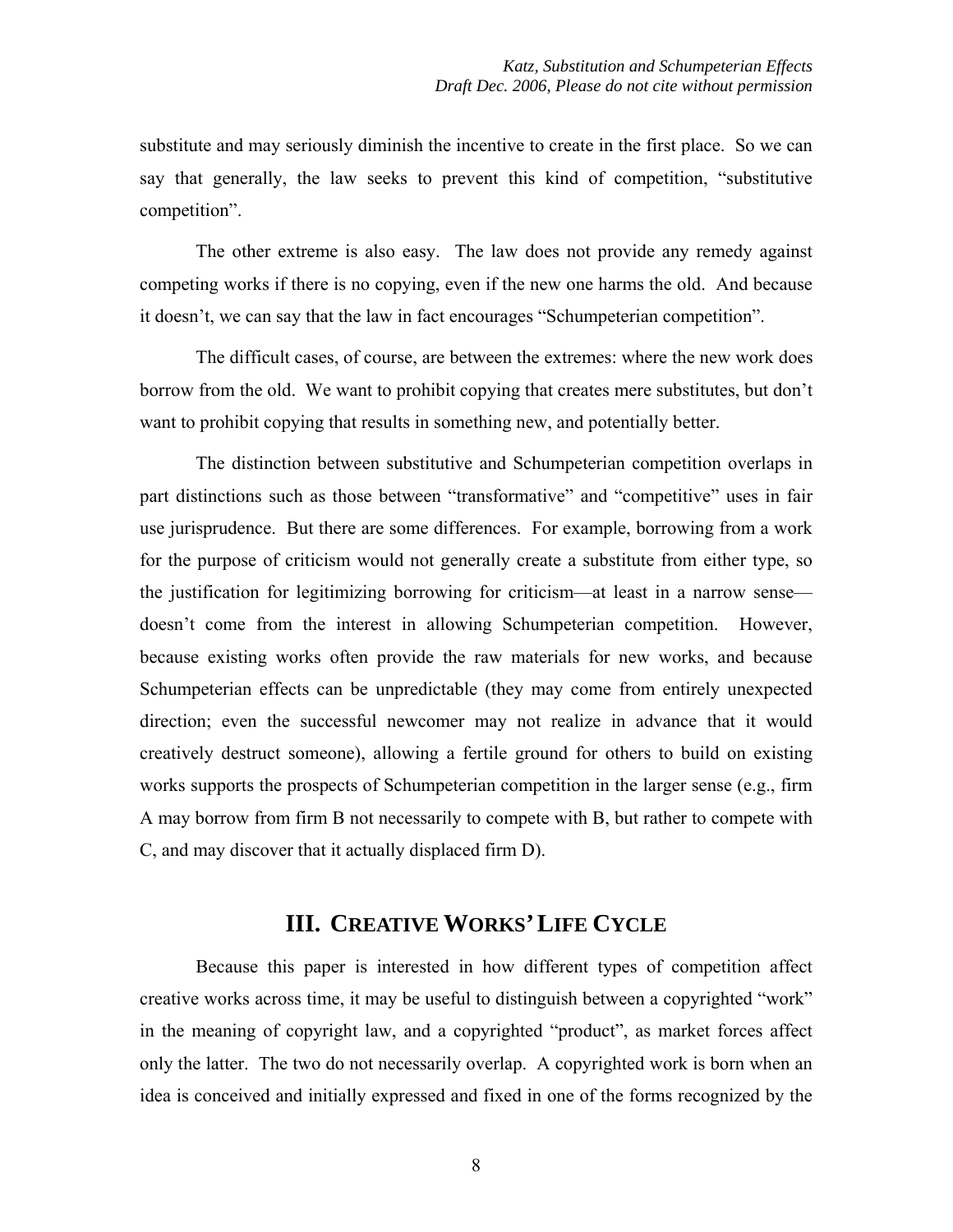act (literary, artistic, musical, etc,). At this stage we have a "work" protected by the copyright act, but we don't necessarily have a "product". Perhaps more precisely, the product that we have at this stage will evolve: a sketch may become a picture presented in a gallery, a draft may become a published book; a play may become a show, a script a movie, and a musical composition a performed, recorded and released sound recording. What typically transforms the initial copyrighted "work" into a "product" finally put on the market is a process of co-production in which many additional elements are added to the work, improve and develop it. Some elements may be added by the same author, and other by co-creators; some are creative while others are less. These may include additional copyrighted elements (e.g., music added to lyrics, to which an orchestral arrangement and sound recording are added), or not-copyrightable inputs such as the opinion of reviewers or editors, instructions given by a director, the charisma of a performer, some business decisions of a producer.

But the evolutionary process which ultimately determines the commercial success of the copyrighted product doesn't end at this point. After the product is put on the market its value may continue to grow as a result of inputs created by others. Again, some are more creative than other; some may be copyrighted works of themselves, while others aren't. Many markets for creative works exhibit "network effects" in which the value of the work depends not only on its intrinsic qualities, but also on the number of other people consuming it. Well documented in the case of information technology and software products,<sup>[18](#page-8-0)</sup> similar effects exist in the case of cultural goods whose value too increases with their consumption by other people. This happens because part of what people derive from cultural goods are relevant social interactions;<sup>[19](#page-8-1)</sup> "we do not want to read books nobody else reads, we do not want to see movies nobody else sees. We want to discuss, rave, slaughter and define ourselves by the things we like."<sup>[20](#page-8-2)</sup> As in the case of information technology, cultural goods may have direct network effects, whereby the

<span id="page-8-0"></span><sup>18</sup> See e.g., Ariel Katz, *A Network Effects Perspective on Software Piracy,* 55 U. Toronto L. J. 155 (2005); Mark A. Lemley & David McGowan, *Legal Implications of Network Economic Effects,* 86 Cal. L. R. 479 (1998).<br><sup>19</sup> Cass R. Sunstein & Edna Ullmann-Margalit, Solidarity Goods, 9 J. POL. PHIL. 129, 138 (2001).

<span id="page-8-2"></span><span id="page-8-1"></span><sup>&</sup>lt;sup>20</sup> Martin Kretschmer et al., *Increasing Returns and Social Contagion in Cultural Industries*, 10 BRIT. J. MGMT. 61, S63 (1999).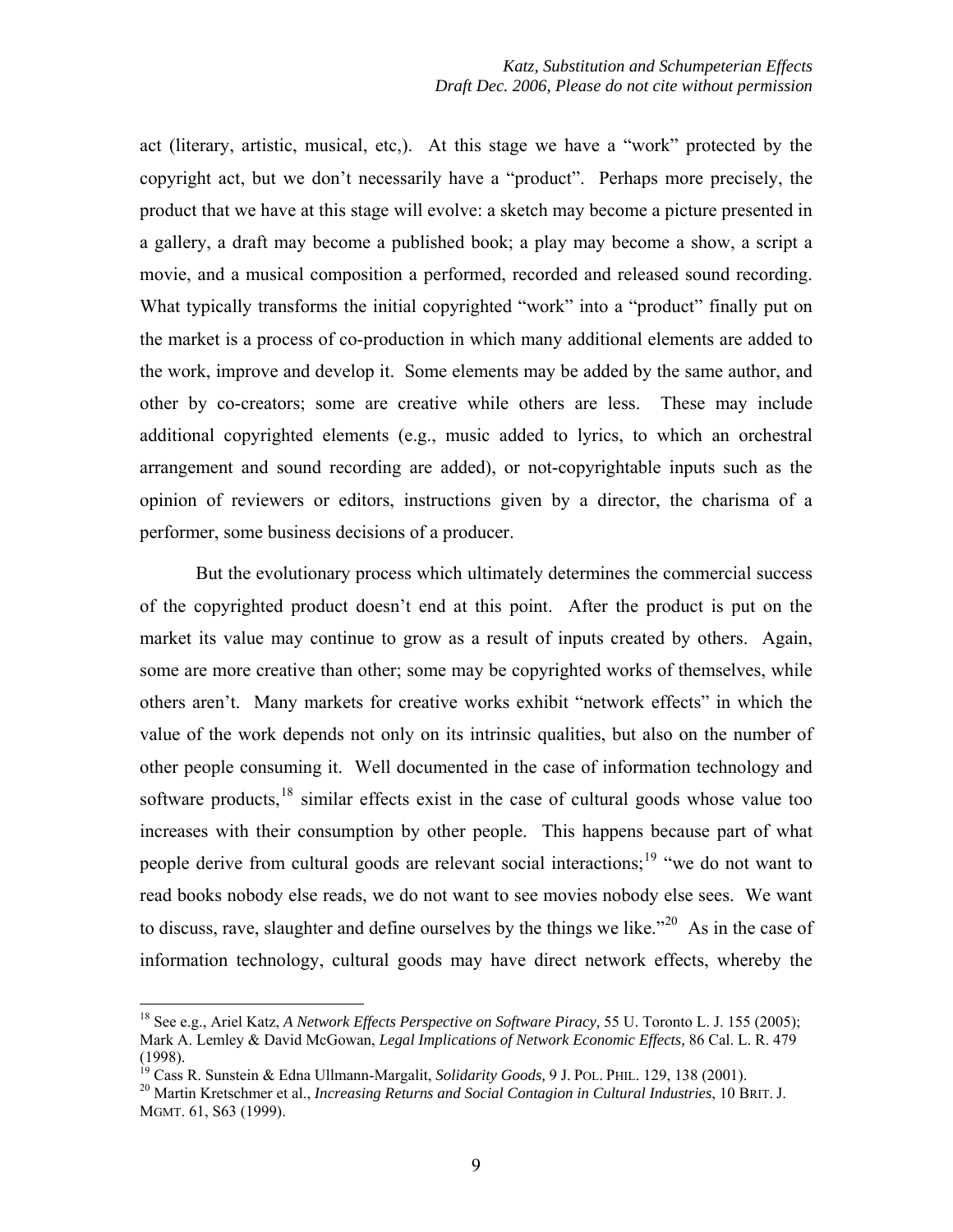value of the work increases with the number of other people consuming it because of the opportunities to interact and exchange views with other people (just as having the same software or hardware platform allows consumers to exchange files with each other), and indirect effects, whereby the increased number of users induces the development of complementary products and services (*e.g.,* compatible software and hardware, support services and literature in the case of information technology; commentary, critique, parody, academic courses, fan clubs, in the case of cultural products). As consumers' decision which of two otherwise similar products to choose depends on how many other people have already chosen them, being the first to come up with a product and having an installed base of consumers as early as possible may be determinative for the products success. $21$ 

Another important attribute of creative works is that their quality is often hard to discern before consumption, and sometimes even after, therefore consumers' choices will depend in part on what other people think, and how many of them think so<sup>[22](#page-9-1)</sup> and on the reputation of the author and the publisher for having provided works of certain quality in the past. "The main reason that we read the *Wall Street Journal* today is that we've found it useful in the past."[23](#page-9-2)

Sooner or later, however, the glory days of even the most successful works elapse, and with the exception of few works that become "classics", most works would be ultimately forgotten in the archives of cultural relics. This may happen way before the work formally falls into the public domain, as a result of the process of "creative destruction" described above.

This life cycle implies that at different points across it creative works would be vulnerable to different types of competitive threats. To identify these threats, let's identify a few relevant time points. Let  $T<sub>l</sub>$  be the moment of when an idea is initially conceived, expressed and fixed to constitute a copyrightable "work";  $T_2$  when the work-

<span id="page-9-0"></span> $21$  Network effects do not always unambiguously increase the value of the product. Some network may experience congestion as the number of users increases beyond a certain point, *see* \_\_\_\_; other products may loose value beyond a certain level of use as part of their appeal is in their uniqueness, *see* <sup>22</sup> *Id.*<br><sup>23</sup> Carl Shapiro & Hal R. Varian, Information Rules: A Strategic Guide to the Network Economy, (1999), 5.

<span id="page-9-2"></span><span id="page-9-1"></span>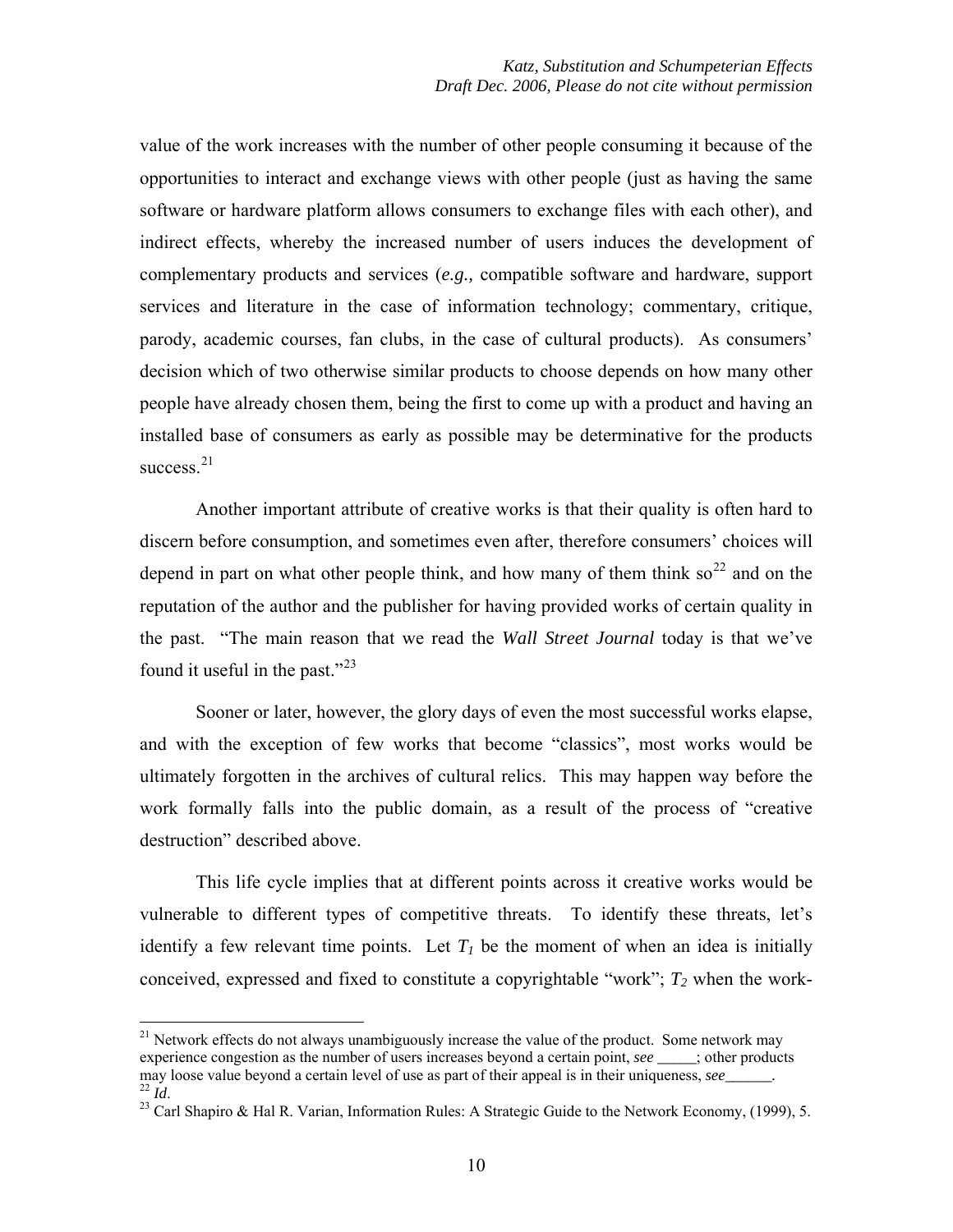turned-product is released;  $T_3$  when the product matures and reaches the peak of its commercial success;  $T_4$  when it becomes obsolete but copyrighted; and  $T_5$  when copyright expires the work falls into the public domain. While literal copying might expose the work to substitutive effects at every period,  $24$  non-literal copying might have different effects at different stages, at some points it may threaten the work by plain substitution, whereas in others it may threaten the work by "creative destruction".

#### **T1 – The Prototype**

 $\overline{a}$ 

At  $T_1$  the work competes against many other works in the market for publishing; it competes for an opportunity to enter a stage of transformation from "work" or a prototype of a product into a complete "product". Two features make this market highly competitive. At  $T_l$  the work's value seems to lie predominantly in its intrinsic qualities and often in the ideas contains therein. But mere ideas aren't protected and the intrinsic quality of the work is often hard to discern at this stage, either because most people don't possess the necessary expertise, or because ultimately, the quality would depend on what other people think about the work. Therefore, at  $T<sub>I</sub>$  the work has to compete vigorously against many other works in the genre: not only works that may express similar ideas but also works expressing different ideas but serve a similar function. An example of the high substitutability of works at  $T_l$  with which readers of this paper may be familiar is the typical statement in e-mails from law review editors rejecting the submission, apologizing that they must reject many fine articles from the hundreds submitted. As a result of this highly competitive nature of the market at  $T_l$ , non-literal copying of the work can be as devastating as flagrant literal copying. In the eyes of publishers who consider which work to publish, there isn't much difference between the authentic work, a literal copy of it, or a non-literal copy thereof. As prototypes of products yet to be developed, they all function as pretty close substitutes.<sup>[25](#page-10-1)</sup> This means that substitutive

<span id="page-10-0"></span><sup>24</sup> Unless such forms of sharing-copying-piracy actually increase the demand, as mentioned above, *supra*  note 7

<span id="page-10-1"></span> $^{25}$  The name and reputation of the author, of course, may create a big difference in allowing the works of some authors to stand out among the many substitutes. This may imply that at  $T<sub>1</sub>$  an attribution right or trademark-like rules may suffice. However, these may more effective in protecting known authors than unknown ones. Copyright therefore may help entry by non-famous authors.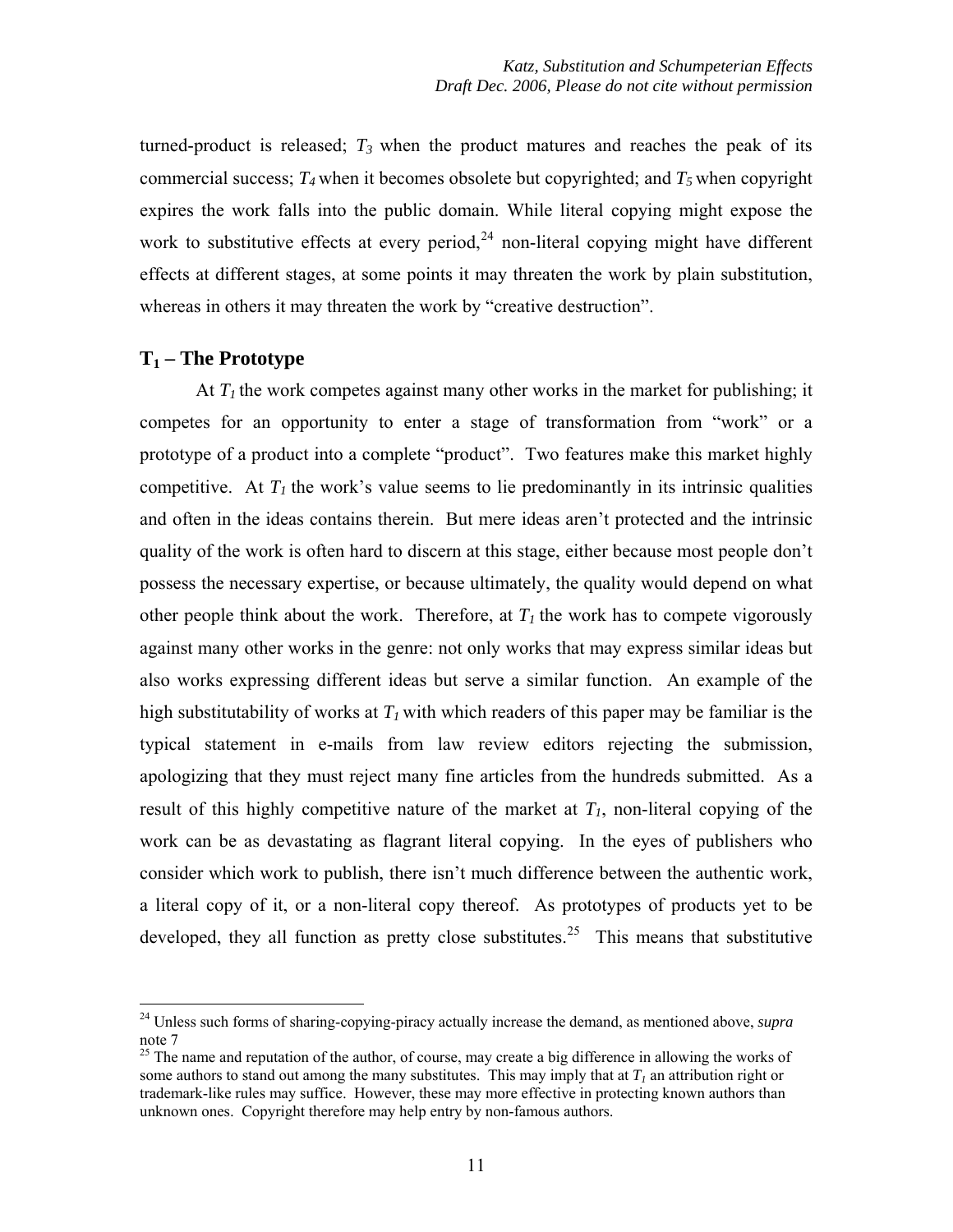effects dominate  $T_l$ , and there is less concern that copyright protection would stifle Schumpeterian competition.

#### **T2 – From Prototype to Product**

At  $T_2$  the competitive dynamics change. Additional elements and creative inputs transform the work into a product with higher potential value. The value of the product now stems not only from the ideas the work conveys but also from the combination of the work's intrinsic value and the value added by co-producers. These increase the uniqueness of the work and decrease its substitutability relative to other works against which it competed at  $T_1$ . Yet the actual quality of the work is still unknown and similar works within the same genre may still substitute it quite easily.

To clarify the difference between  $T_1$  and  $T_2$  consider a pop song. At  $T_1$  the work is the musical composition: lyrics and music. At  $T_2$  the musical composition has turned into an arranged, performed, and recorded song. While at  $T<sub>1</sub>$  copying the musical composition would create an identical product, at  $T_2$  in order to get an identical product one has to duplicate the sound recording, or copy every element thereof, including the arrangement and the performers' voices. By contrast, a sound recording using the same musical composition but performed by another performer (even using the same arrangement), would yield only similar, but not the same, product. But still, at  $T_2$  it is difficult to determine *ex ante* which of the two sound recordings is more valuable,<sup>[26](#page-11-0)</sup> so despite the differences both works remain relatively close substitutes.

#### **T3 – From Product to Platform**

 $\overline{a}$ 

At  $T_3$  the competitive dynamics change even further. Network effects of various kinds have turned one product into a winner, to the exclusion of similar products with which it previously competed at  $T_2$ . At  $T_3$  the "product" is not the same product as in  $T_2$ . It derives its value not only from the intrinsic qualities of the "work" and the additional inputs that other co-creators contributed, but also from the additional inputs added by external participants and from its ability to serve as a platform for other products and interactions to build on.

<span id="page-11-0"></span> $26$  Again, ignoring the effect of the author's or performer's existing reputation.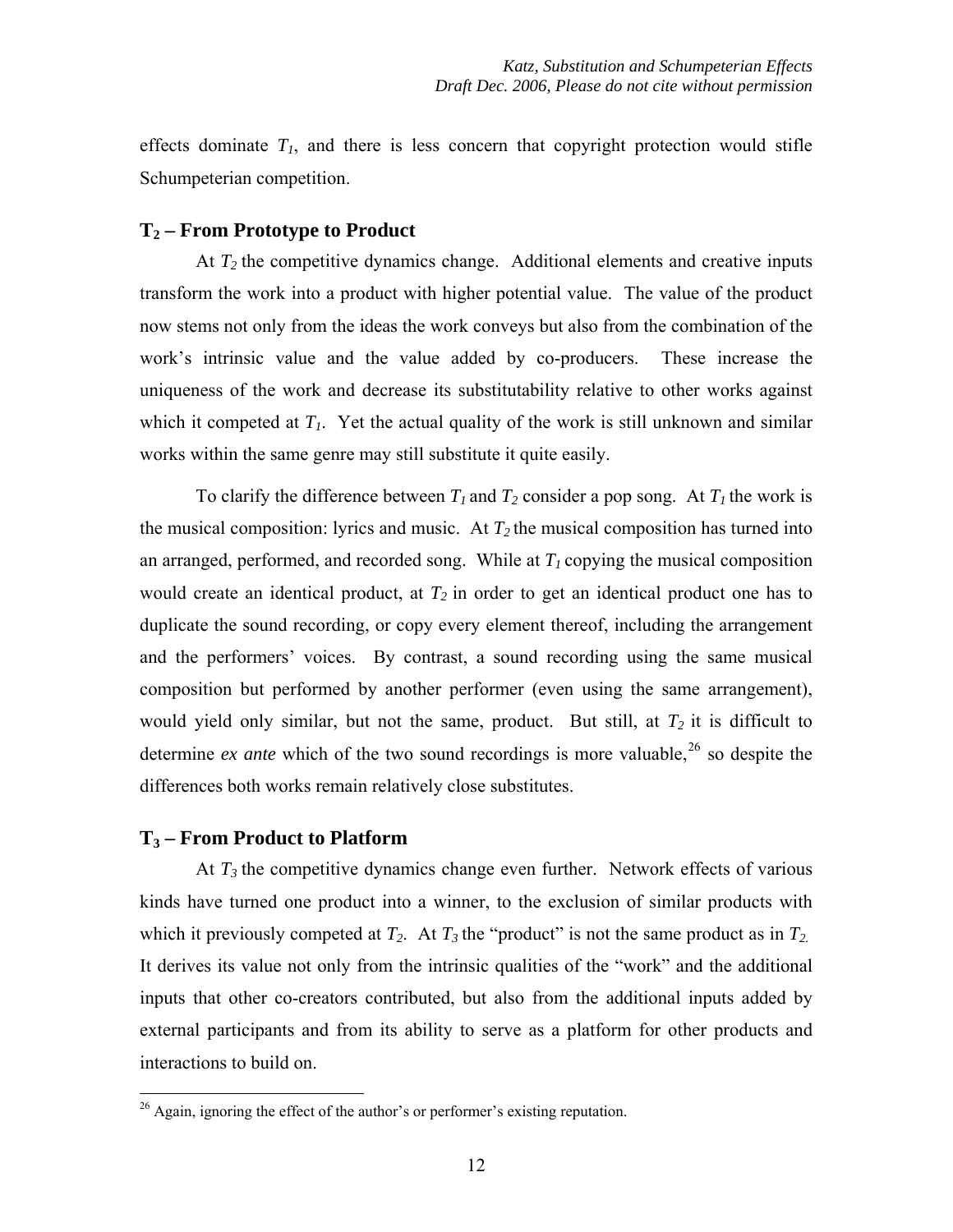Of course, this characterization of what the product is at  $T_3$  applies only to a minority of works, the winners. For the losers, there isn't much difference between  $T_2$ and  $T_3$ , except for the fact that at  $T_2$  there was at least potential value which no longer exists in  $T_3$ <sup>[27](#page-12-0)</sup>

The difference between what the product is at  $T_2$  and what it is at  $T_3$  affects the relative strengths of the competitive forces to which the product will be vulnerable. While the winner may always remain vulnerable to Schumpeterian competition, the threat of substitutive competition may come almost entirely from unauthorized identical copies; from flagrant "piracy", but not from non-literal copying.[28](#page-12-1) Returning to the previous example, even a very close cover version of a song isn't likely to be viewed by consumers as a close substitutes and isn't likely to undermine its market. If it does, the probable reason is creative destruction. The new version adds something new additional value—which the first song lacked.

We can see, therefore, that across time, as the work evolves from a prototype to product and from product to platform, the relative strengths of the two competitive forces in play—substitutive competition and Schumpeterian competition—vary. Substitution effects dominate  $T_1$ . They remain significant at  $T_2$  but become dominated by Schumpeterian effects at  $T_3$ . Because incentive theory of copyright seeks to maintain the incentives for creative activity more by limiting substitutive destruction but less by limiting creative destruction, it may make sense to vary the scope of copyright protection accordingly.

#### **T4 –** *Sic transit gloria mundi*

 $\overline{a}$ 

[Basic argument to be expanded: At  $T_4$  the work has become obsolete yet still subject to copyright. Obsolescence for our purposes doesn't mean that it has no value, only that it has passed the peak of its commercial success. It may still be valuable for others to use in other works, yet it may probably have many substitutes. It may also

<span id="page-12-0"></span> $^{27}$  This is of course oversimplification. An insignificant number of works, while not becoming superstars, may still create enough interest in smaller markets or market niches and generate, albeit on much smaller scale, the same type of network effects.

<span id="page-12-1"></span><sup>&</sup>lt;sup>28</sup> Recent empirical work on the effects of file sharing suggests that even identical copies of sound recordings are not always perfect substitutes. [expand].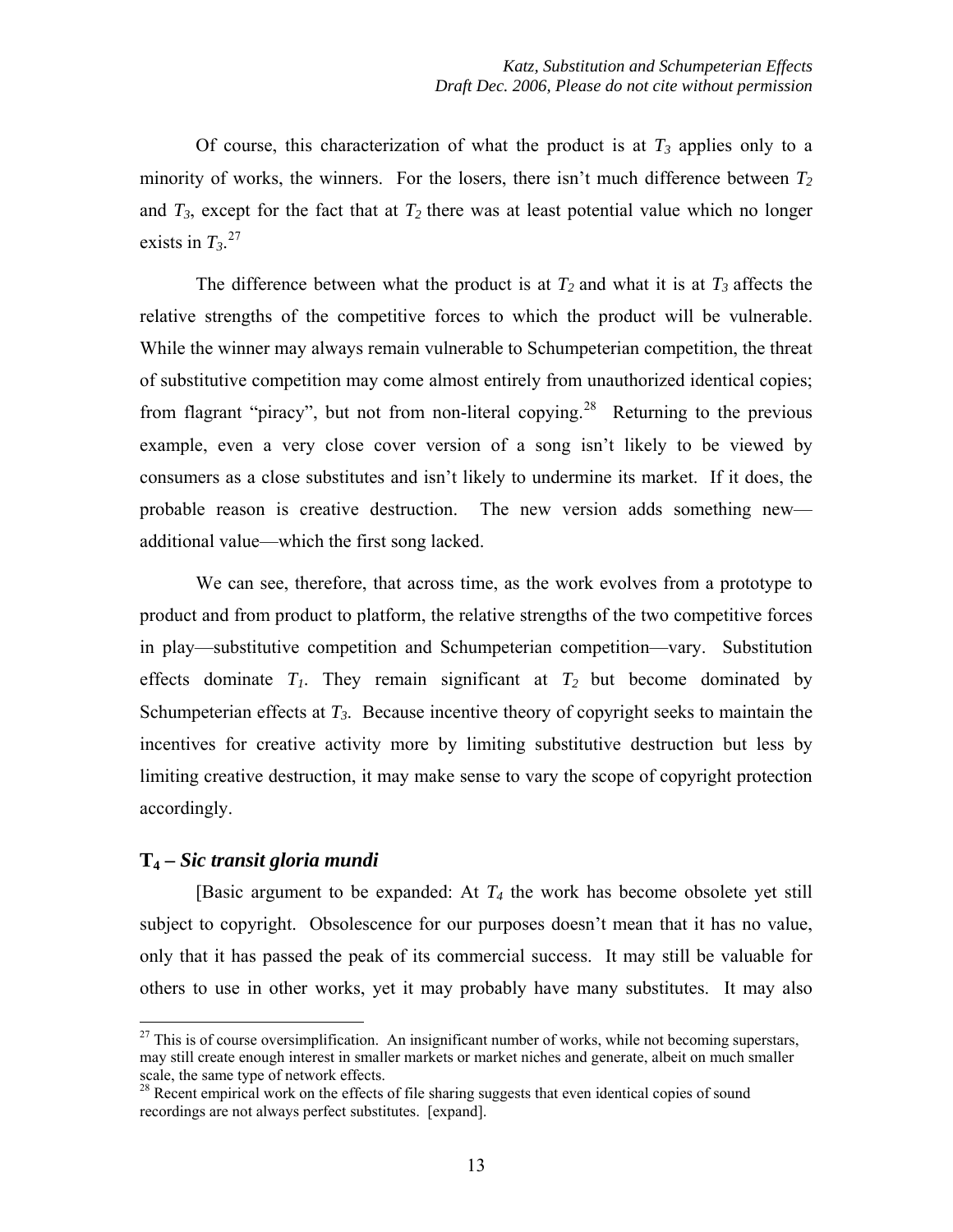perform a "comeback". However, unlike the case at  $T_1$  or  $T_2$  the availability of many substitutes doesn't justify strong protection, mainly for the reasons made by Liu and Hughes: from an incentive perspective, the present value of income loss for old works is smaller compared to the same loss for newer works].

#### **The economics of attention**

 $\overline{a}$ 

Information goods are often "experience goods", goods whose quality is difficult to discern before consumption. This makes it more difficult for consumers to decide which among many new works to choose. Moreover, "information overload" exacerbates the problem; each new work published increases the cost of choice.<sup>[29](#page-13-0)</sup> Each work faces a challenge of how to stand out above the rest. These have several implications for our analysis of time. One of the services that publishers provide, and for which authors compete at  $T<sub>1</sub>$ , is quality certification by the publisher. A consumer that has found useful or enjoyable the works published by a specific publisher will be more likely to choose additional works published by the same publisher. Because typically the publisher is more reputable than the author, the publisher has more to loose from failing to deliver the promised quality. The consumer knows that buying a work published by that publisher is less risky. Moreover, because there are less publishers and even less reputable publishers than authors or works, the number of works competing at  $T_2$  is smaller compared to at  $T_2$ . This helps such works to stand out from the rest, and enables to consumer to choose more easily, but it also reduces the number of competing substitutes. The work chosen by the publisher is now less substitutable by a similar work which has not. The economics of attention also means that at  $T_3$  the successful works clearly stand out from their previous competitors and would be much less substitutable by them.

A few cautionary notes: New works can affect the market for existing works in more complex ways. They may reduce the demand for the existing work because they are substitutive, or they may decrease the demand for them through the process of creative destruction. But in some cases the may enhance the demand for the existing work (consider a film based on a book that leads to increased interest in the book, or a

<span id="page-13-0"></span><sup>29</sup> See Frank A. Pasquale, III, *The Law and Economics of Information Overload Externalities,* Seton Hall Public Law Research Paper No. 888410 (7 A.D.)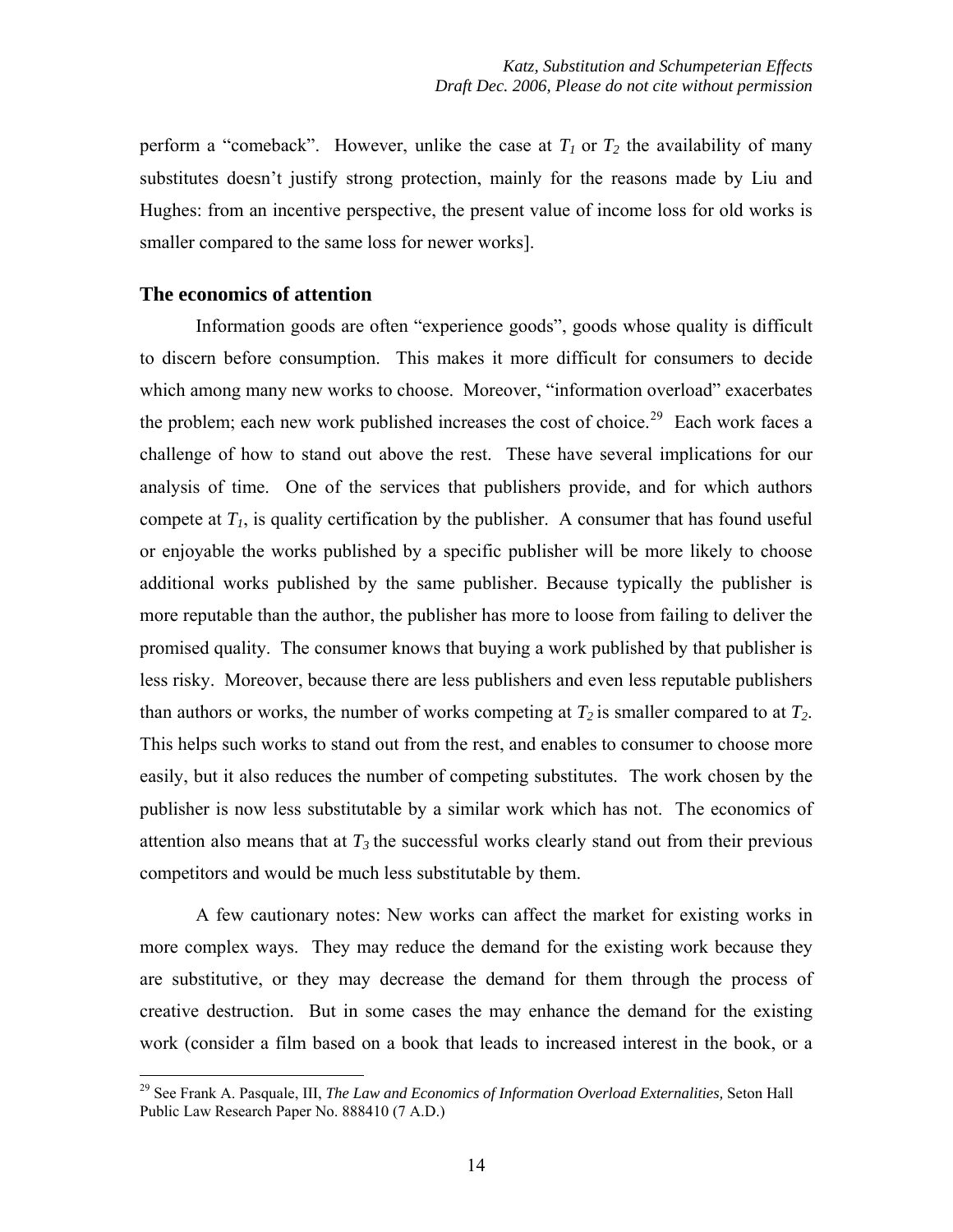commentary that increases the demand for the original), while in other cases they may create a new market without affecting the market for the existing work (e.g., people who watch only the film but would never read the book). The fact that a new work does not affect, or even enhances, the demand for the old does not directly imply that copyright in the first work should not extend to cover the new. Arguably, extending copyright to such work increases the incentive to create the work in the first place. In fact, copyright over derivative works assumes just that. Moreover, identifying that a new work harms an old one through creative destruction instead of mere substitution also does not imply that the creator of the new one should not have acquired a license. "Too much" Schumpeterian competition can also affect the incentives to create the work in the first place, although restricting this type of competition involves a trade-off that does not exist in the case of substitutive competition. But my purpose isn't drawing the exact scope of copyright. My purpose is only to demonstrate that determining where the line should be drawn should consider time as a relevant factor. For this purpose I will make the simplifying assumption that copyright law seeks to encourage Schumpeterian competition, or at least is willing to tolerate it more than it tolerates merely substitutive competition.

Let us turn now to examine how these insights may bear upon several copyright rules and doctrines.

# **IV. THE MECHANICAL COMPULSORY LICENSE**

The compulsory license regime under Section 115 of the US Copyright Act nicely reflects the differences in how others' use of a musical work affect the work over time. It is therefore a rare example of a case in which copyright law is explicitly sensitive to time within the copyright term. Section 115 allows "any person", under certain conditions, to make and distribute sound recordings ("phonorecords") of a nondramatic musical work when sound recordings of the musical work have been previously distributed to the public in the United States under the authority of the copyright owner, if that person notifies the copyright owner and pays a specified royalty. While the compulsory license applies to the musical composition, it does not authorize the licensee to duplicate and distribute the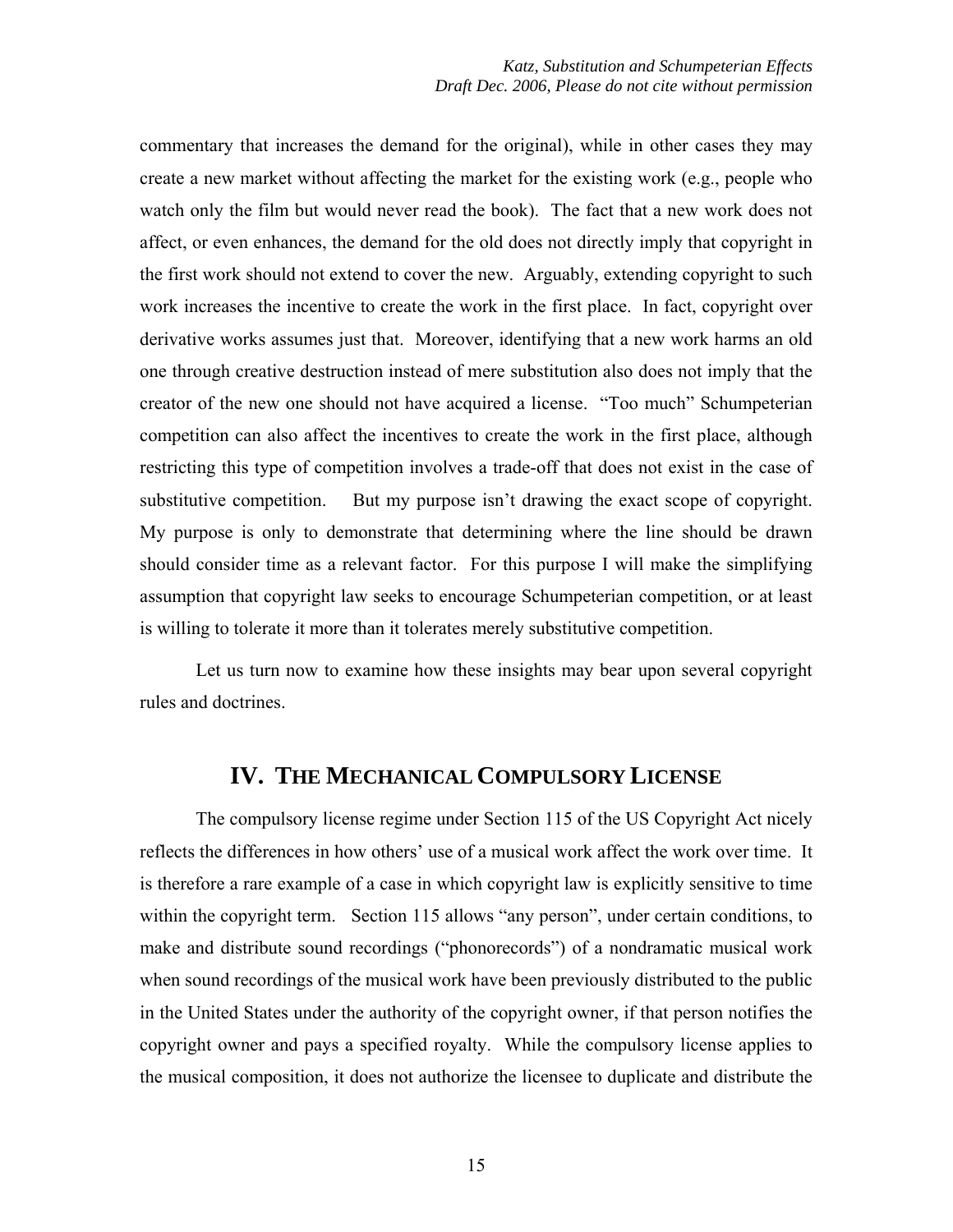sound recording that contains the musical work.<sup>[30](#page-15-0)</sup> In other words, the licensee must assemble "his own musicians, singers, recording engineers and equipment, etc. for the purpose of recording anew the musical work that is the subject of the compulsory license $"31$  $"31$ 

Interestingly, Section 115 distinguishes between different time points that change the scope of copyright holders' rights. The event that triggers the compulsory license is the distribution of sound recordings authorized by the copyright owner. That is, the compulsory license is available only when  $T > T_2$ —after the completion of transition from work to product released to the market. As long as the work remains between  $T_1$ and  $T_2$ , the copyright owners retain full exclusive rights. It is noteworthy that under the 1909 Copyright Act, the comparable compulsory license was triggered much earlier, sometime between  $T_1$  and  $T_2$ , upon the making or licensing of the first recording, even if no authorized records have been distributed to the public.<sup>[32](#page-15-2)</sup> Congress considered the availability of the compulsory license at this period "unfair and unnecessarily burdensome to copyright owners".<sup>[33](#page-15-3)</sup> Moreover, the compulsory license is available only if the licensee's primary purpose is making sound recordings for distribution to the public for private use, as distinguished from sound recordings intended primarily for use by commercial users such as broadcasters, jukebox operators and background music services.<sup>[34](#page-15-4)</sup>

Historically, the compulsory license was born in 1909 out of Congress' intention to grant to musical work copyright owners the right to control the "mechanical reproduction" of their works and overturn the Supreme Court's opinion in *White Smith v. Apollo Music*<sup>[35](#page-15-5)</sup> which ruled that player piano rolls were not "copies" but rather were component parts of machines. At the same time, however, Congress sought to address the concern that one piano roll company, the Aeolian Company, would dominate the

<sup>&</sup>lt;sup>30</sup> Other than those sound recordings made under the license. *See* Melville B. Nimmer & David Nimmer, Nimmer on Copyright, Release 68 §8.04[A] (2005).

<span id="page-15-3"></span>

<span id="page-15-2"></span><span id="page-15-1"></span><span id="page-15-0"></span><sup>&</sup>lt;sup>31</sup> *Id.* 32 *Id*, at §8.04[C].<br><sup>32</sup> *Id*, at §8.04[C].<br><sup>33</sup> H.R. Rep. No. 83, 90<sup>th</sup> Cong., 1<sup>st</sup> Sess. 67 (1967).<br><sup>34</sup> *Id*, at §8.04[D].<br><sup>35</sup> 209 U.S. 1 (1908).

<span id="page-15-5"></span><span id="page-15-4"></span>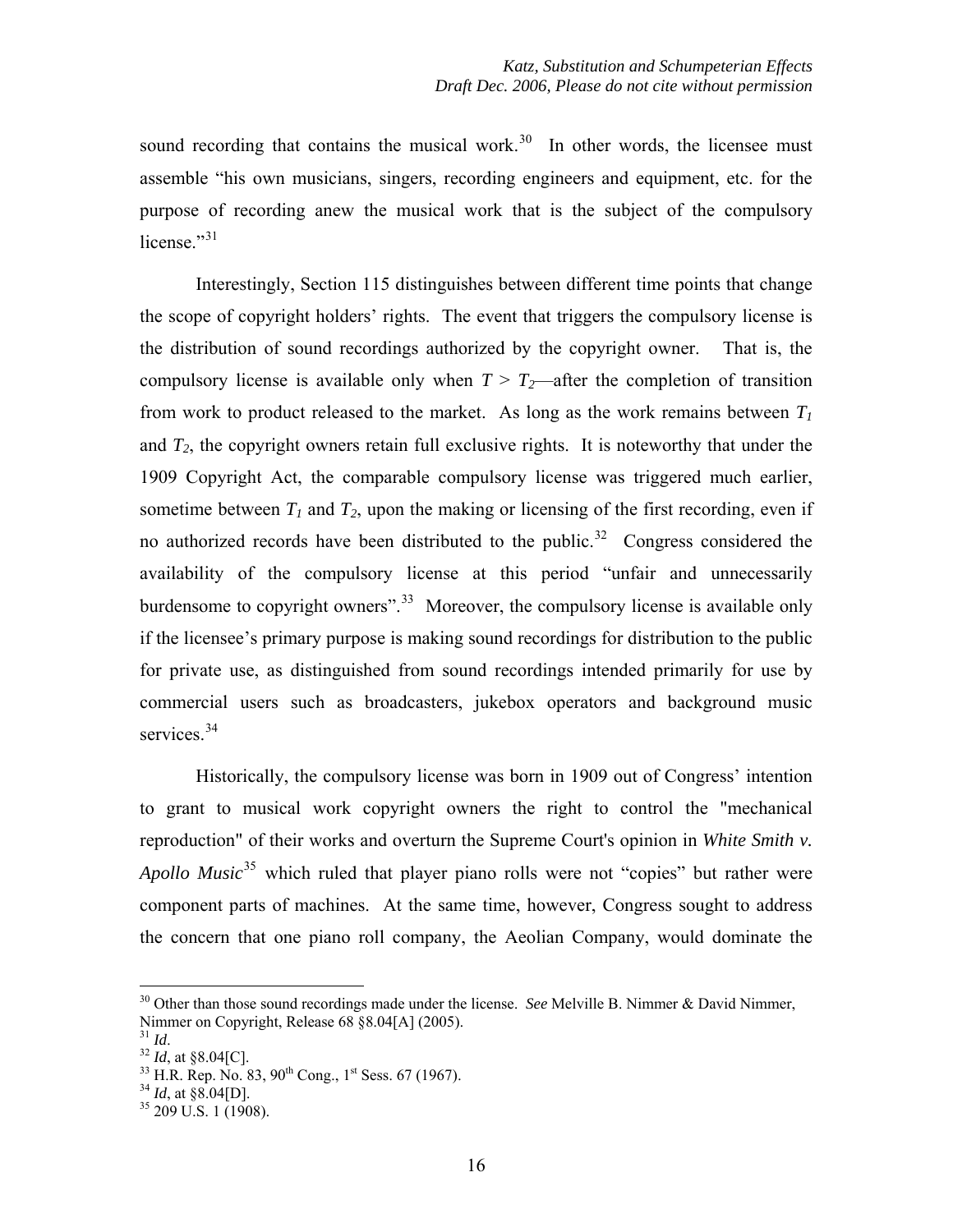market for piano rolls.<sup>[36](#page-16-0)</sup> Nevertheless, Congress' recognition (even if implicit) of the difference in the competitive forces musical works face across time may explain the specific details of the *current* regime, which Congress redesigned in 1976. Extending a compulsory license to duplicates of the authorized sound recording would create a perfect substitute for these sound recordings and would directly harm the copyright owners because the prospect of perfect competition would restrict producers' willingness to pay royalties higher than those set statutorily or even to pay any royalties. It therefore makes sense to prohibit duplicates of the sound recordings. Similarly, prior to  $T_2$  ( $T \le T_2$ ), a sound recording made under a compulsory license also has a potential to function as a close substitute to the one authorized by the copyright owner, so similarly it makes sense not to allow a compulsory license at this stage either. However, a cover version of a song already distributed  $(T > T_2)$  isn't likely to be a perfect substitute to the one already on the market, especially as *T* approaches *T3*.

The distinction between sound recordings made primarily for distribution to the public for private use and sound recordings made primarily for commercial use also reflects similar logic. The demand for sound recordings by private users (many of which are by definition music fans) is probably less elastic than the demand by commercial users who use individual songs as relatively more fungible inputs necessary to compose attractive play lists or background music. Therefore consumers from each group would respond differently to cover versions made under a compulsory license. Commercial users might be more willing to substitute a cover version for the authentic if offered a lower price and if the cover version perfectly or closely imitates the original (perhaps jukebox operators and background music services more than broadcasters). By contrast, it is highly unlikely that music fans would be willing to make such substitution. In fact, as  $T$  approaches  $T_3$  music fans would probably reject very close imitations, but appreciate cover versions that add their unique interpretation of the songs.

The compulsory license thus preserves full exclusive rights when the work is most vulnerable to substitution, such as at  $T_l$  or when used primarily for commercial purposes,

<span id="page-16-0"></span><sup>36</sup> Lydia P. Loren, *Untangling the Web of Music Copyrights,* 53 CASE W. RES. L. REV. 673 (2003), at 680-81.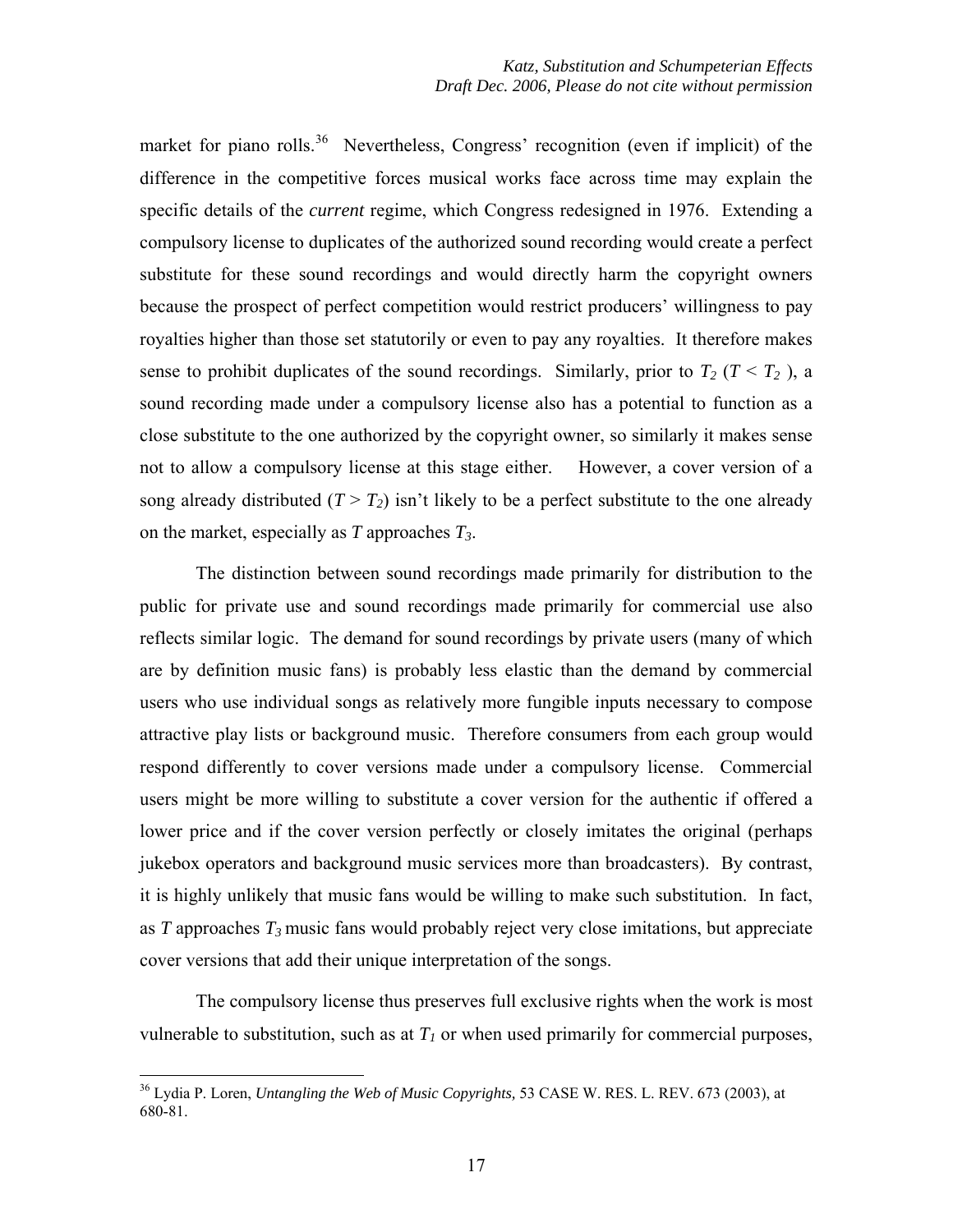but allows others more easily to build upon the work after  $T_2$  when the threat of substitutive competition wanes.

# **V. LICENSES, DRM, REVERSE ENGINEERING, PREEMPTION, AND COPYRIGHT MISUSE**

The distinction between how time affects the types of competition affecting copyrighted works may also shed light on the controversy about copyright holders' use of licensing terms and digital rights management technologies (DRM) to supersede the initial allocation of entitlements under the copyright act. It is unsettled yet to what extent can copyright owners prevent their customers or licensees from criticizing the work, reverse engineer it, or otherwise build upon or modify it, or prevent the copying of noncopyrightable matter. While these attempts have been sometimes attacked on grounds of preemption, antitrust or copyright misuse, with occasional sympathy of courts to such claims, $37$  generally courts do uphold such restriction, finding such contractual terms and their technological equivalents valid, enforceable and not preempted by the federal copyright  $law.<sup>38</sup>$  $law.<sup>38</sup>$  $law.<sup>38</sup>$ 

Critics of such restrictive practices raise the concern that they upset the delicate balance created by the copyright act. For example, if copyright law considers fair use essential if copyright law is to serve the public interest, or allows reverse engineering under such circumstances, copyright owners should not be allowed to replace the law of the land with their own contract-made (and / or technology-backed) law.<sup>[39](#page-17-2)</sup> The typical response is that contract claims are qualitatively different from copyright claims and therefore the concern simply misconceives the issue. As Judge Easterbrook explained: "[a] copyright is a right against the world. Contracts, by contrast, generally affect only their parties; strangers may do as they please, so contracts do not create 'exclusive

<span id="page-17-0"></span> $37$  See,

<span id="page-17-1"></span><sup>38</sup> See e.g., Bowers v. Baystate Techs., Inc. 320 F.3d 1317, 1325-26 ("[P]rivate parties are free to contractually forego the limited ability to reverse engineer a software product under the exemptions of the Copyright Act" and "a state can permit parties to contract away a fair use defense or to agree not to engage in uses of copyrighted material that are permitted by the copyright law, if the contract is freely negotiated." *id* at 1337).<br><sup>39</sup> See generally. Margaret J. Radin, *Regime Change in Intellectual Property: Superseding the Law of the* 

<span id="page-17-2"></span>*State with the "Law" of the Firm,* 1 U. Ottawa L. & Tech. J. 173 (2004).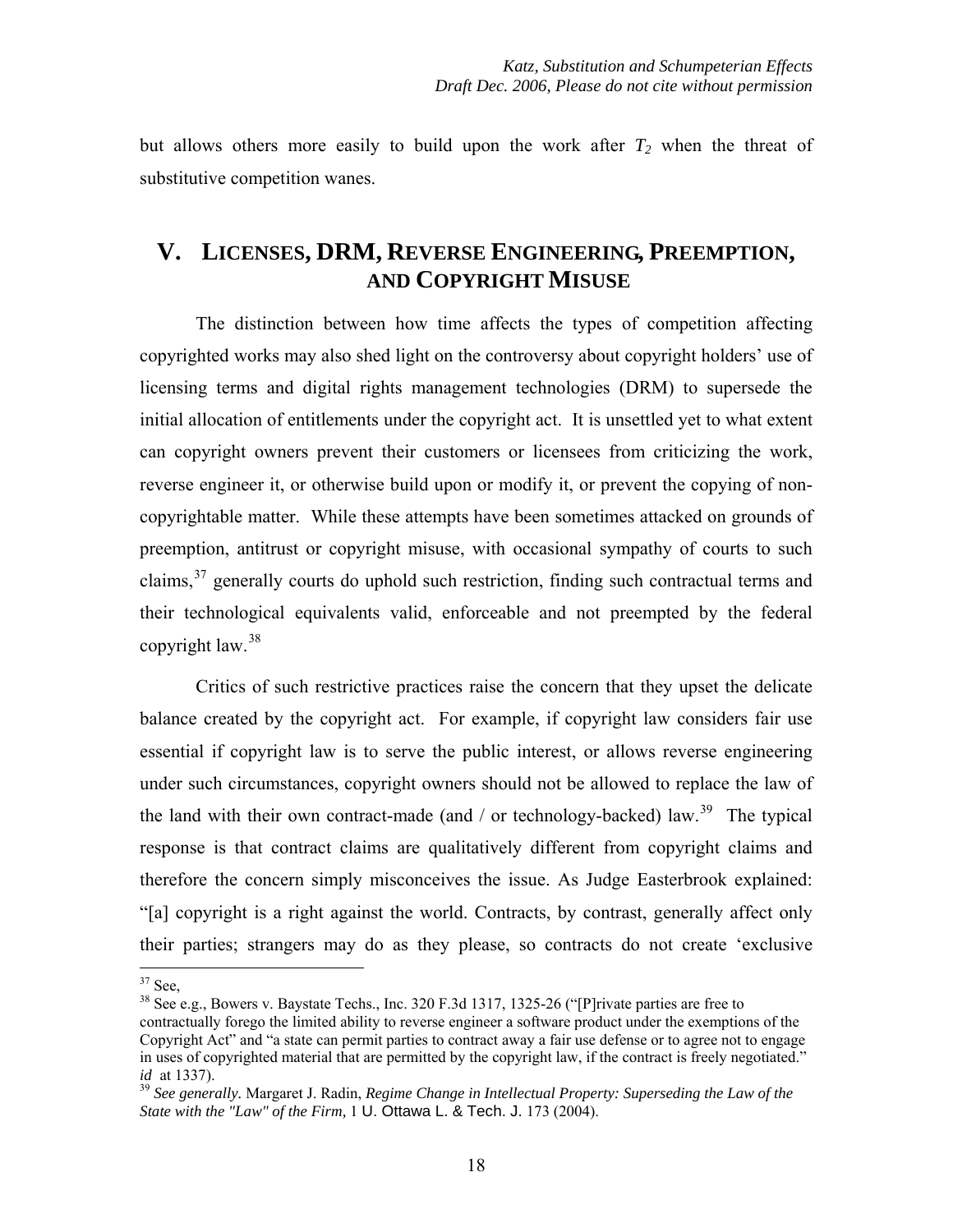rights"<sup>[40](#page-18-0)</sup> Therefore "licenses are enforceable unless their terms are objectionable on grounds applicable to contracts in general (for example, if they violate a rule of positive law, or if they are unconscionable)."<sup>[41](#page-18-1)</sup> I do not intend to resolve this debate here. My purpose is only to illuminate how factoring in time can affect the legitimacy of such contractual/licensing/technological restriction. I suggest that earlier in time, at  $T<sub>1</sub>$ , there may be more legitimate reasons to uphold such restrictions which are consistent with copyright underlying policies, but which may wane further down the road.

In describing the typical life cycle of copyrighted works, we noted how a  $T_1$ prototype "work" transforms into a  $T_2$  "product" and later to a  $T_3$  "platform". We also noted that the transition from  $T_1$  to  $T_2$  usually involves contribution by various coproducers, and that at  $T_l$  the work often may be easily substituted by other works. This implies that at  $T_l$  the author is vulnerable to opportunistic behavior of co-producers. The information the author conveyed to co-producers cannot be unlearned and the coproducers may now renege on their contractual obligations by threatening to substitute the work with a non-infringing one or simply start competing with it.

Suppose a software company hires a group of experts to run a beta version of its program, examine it, identify bugs and possible security holes and suggest improvements. The experts may find it attractive, after learning not only the benefits of the software but also its flaws, to create and market their own competing and possibly improved software. Alternatively, they may simply threaten to do so in order to re-bargain their negotiated terms. Anticipating this possibility, the software company may seek to prevent the experts from distributing the improved version of the software without its consent. Copyright law may allow the company to get an injunction against the expert if they breach and distribute copies containing its source code, but would not help if the experts write a new, non-infringing code, perhaps by reverse engineering the software. To address these concerns, the company may seek to prevent the experts from reverseengineering its product or even from writing any competing code without its consent. The software company is also concerned that if the security holes are disclosed, writers of

<sup>40</sup> ProCD, Inc. v. Zeidenberg, 86 F.3d 1447, 1454 (7th Cir.1996).

<span id="page-18-1"></span><span id="page-18-0"></span><sup>41</sup> *Id*, at 1449.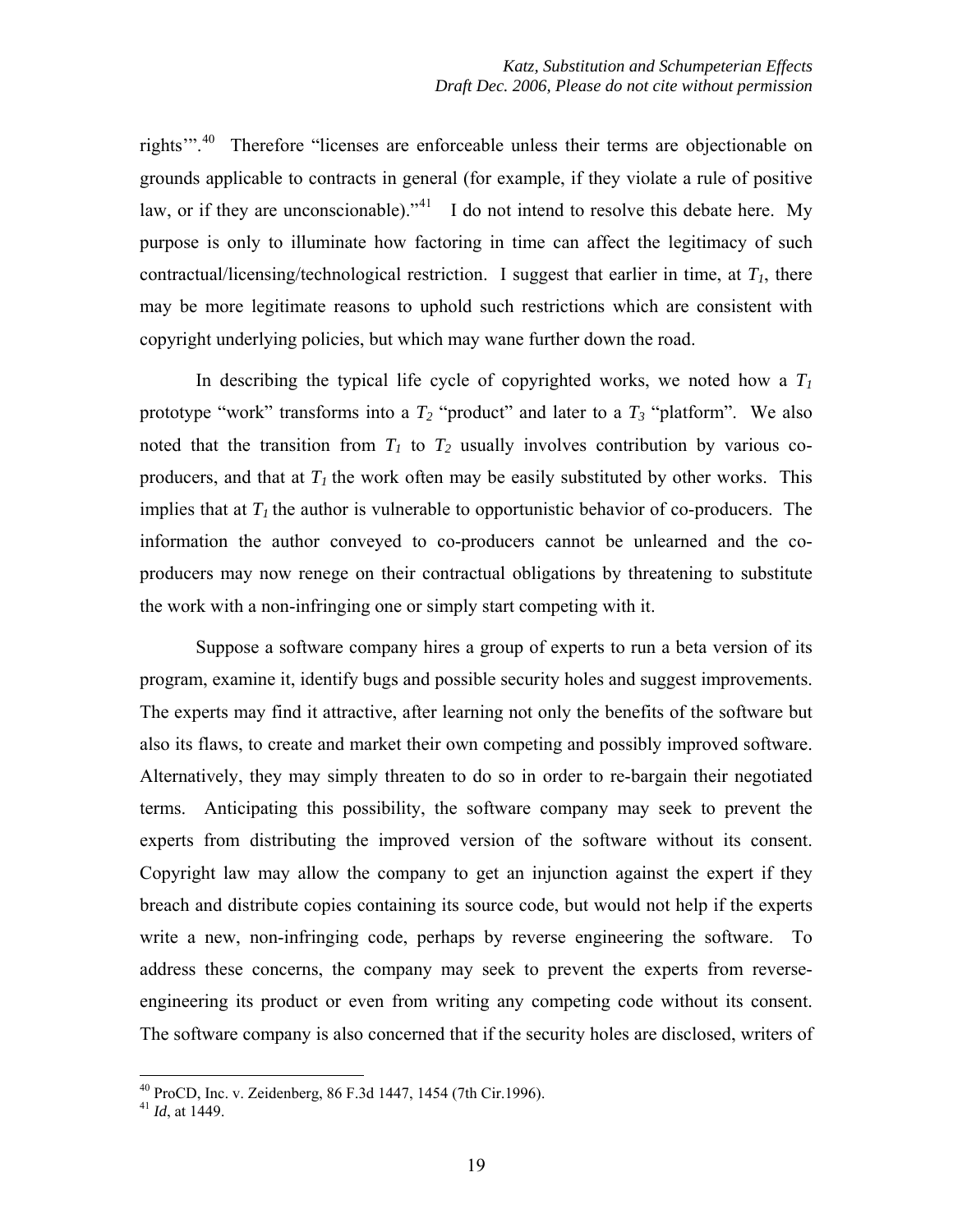malicious code may take advantage of them before they are fixed, so it may require the experts not to disclose the flaws that they find. So far, such contractual restrictions do not seem to be highly objectionable, despite the fact that the contract may derogate from some of the rights to which the experts would ordinarily entitled to under copyright law. For example, copyright law does not prevent others from writing competing but noninfringing code; with some restrictions, the law does not prohibit the experts from creating improvements or reverse engineer the software, and fair use and the Constitution certainly allow the experts to publicly criticize flaws that they discover. But unless we believe that the set of entitlements as contained in the copyright act are, and always are, socially optimal, it is difficult to think why we wouldn't regard this set of entitlements as a default template, around which parties can contract to create the most efficient results. The distinction between the *in rem* and *in personam* effects of copyright versus contract may be useful to alleviate the concern that the contractual restrictions would stifle innovation, democratic discourse, etc. While it is true that the *in personam*  characterization of contracts in this context ignores the externalities created by such contracts on third parties (i.e., the public), in the sense that the restrictions impose a negative externality on consumers who would have bought the improved product<sup>[42](#page-19-0)</sup> (or generally would have been interested in the information generated by the experts), the externality created at  $T_l$  is relatively small. As long as only the group of experts is bound by the contract restrictions, whereas others remain free to create competing and improved program and say whatever they wish about the software, the concern that such negative externality would be serious seems remote. Therefore at  $T<sub>1</sub>$  such restrictions cannot be highly objectionable.

At *T3* however, a similar set of restrictions, if contained in an End User License Agreement (EULA), would justifiably look more problematic. Assuming that the software has already secured significant market share,  $43$  the concern that the restrictions may hamper the process of creative destruction seems more plausible. At least, whatever legitimate concerns the restrictions are designed to address, they must be weighed against

<span id="page-19-0"></span><sup>42</sup> *See* Mark A. Lemley, *Beyond preemption: The Law and Policy of Intellectual Property Licensing,* 87 Cal. L. R. 111 (1999), at 170.

<span id="page-19-1"></span><sup>&</sup>lt;sup>43</sup> Works that gain greater market share are the ones that typically attract others to build upon.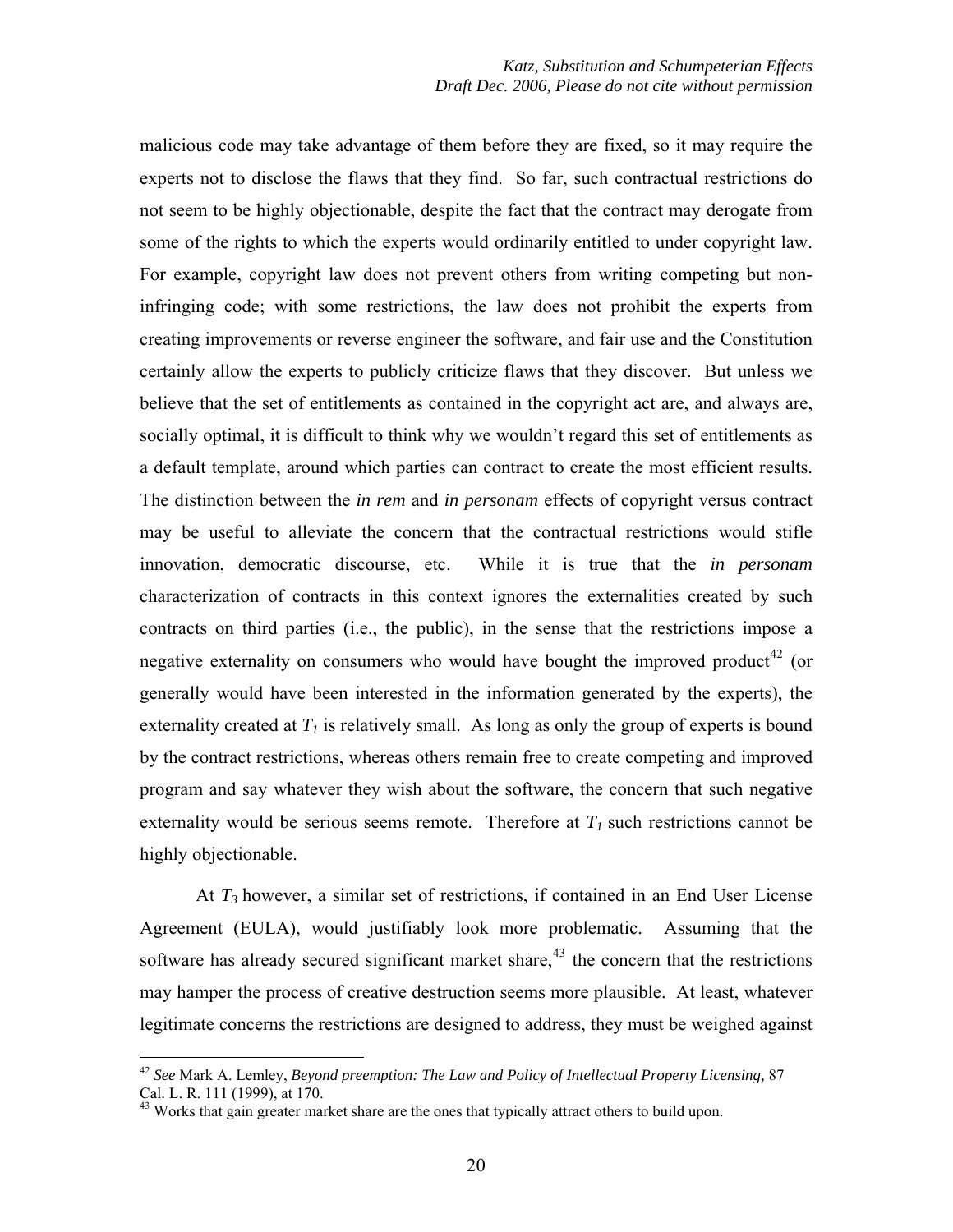this concern. Moreover, the distinction between copyright and contract is less useful at  $T_3$  as a much greater number of people is bound by the restrictions, and in fact breaks down completely if the restrictions are encoded into the software and circumventing them becomes illegal, as they practically bind even those who are not privy to the contract.<sup>[44](#page-20-0)</sup> The minor negative externality created by the restrictions at  $T_1$  may become a major social cost at  $T_3$ . Even if the restrictions may serve some beneficial outcomes at  $T_3$ <sup>[45](#page-20-1)</sup>, their potential so stifle creativity and discourse may justify greater suspicion.

Consider another example. It is commonplace in academia to distribute copies of their work-in-progress bearing a plea "Draft, please don't cite without permission". Ignoring for the sake of argument that legally the plea is only a request, not a binding commitment on readers, <sup>[46](#page-20-2)</sup> I believe that even the most avid defenders of the public domain would honor such a request and would believe that others should honor it too. I also believe that even the most avid supporters of expansionist copyright would denounce a similar request if affixed to a published article or book. The difference is that the request supports creativity in the case of a work-in-progress  $(T<sub>1</sub>)$  but hinders it after the work is published  $(T \geq T_2)$ . Recall that review by others is an important aspect in the transformation from a work to product, but also that the value of a work often depends on what other people say about it. Therefore, at  $T_1$  a negative review can be devastating to the work's future success. Authors understandably seek to get comments from others (even negative ones) so that they can improve their work, but wouldn't necessarily want the comments to become public prematurely, i.e., before they feel they have completed the work. They optimize this trade-off by disseminating their drafts widely but include a

<span id="page-20-1"></span><span id="page-20-0"></span><sup>&</sup>lt;sup>44</sup> Lemley *supra* note 42, at 148.<br><sup>45</sup> In *ProCD* for example, Judge Easterbrook highlighted how the prohibition on the copying of facts allowed the producer of the database to price discriminate between high-value and low-value users and thereby to sell more copies at lower prices. Recently, in Davidson & Assoc. v. Jung, 422 F.3d 630 ( $8<sup>th</sup>$  Cir. 2005), the court upheld terms prohibiting reverse engineering. The prohibition there helped copyright owners in computer game software and online gaming service software to make sure that people who used pirated copies of the software would not be able to access the online gaming service. This may be a valid justification. Note however that in both cases the purportedly beneficial purpose of the restriction served only as a background reasoning, whereas the contracts were upheld simply on the basis of the distinction between contract and copyright.

<span id="page-20-2"></span><sup>&</sup>lt;sup>46</sup> To overcome this difficulty, we can imagine a electronic depository of working paper such as SSRN offering authors a feature of a "clickwrap" license that allows readers to read or download the paper only if they agreed to such no-citing term.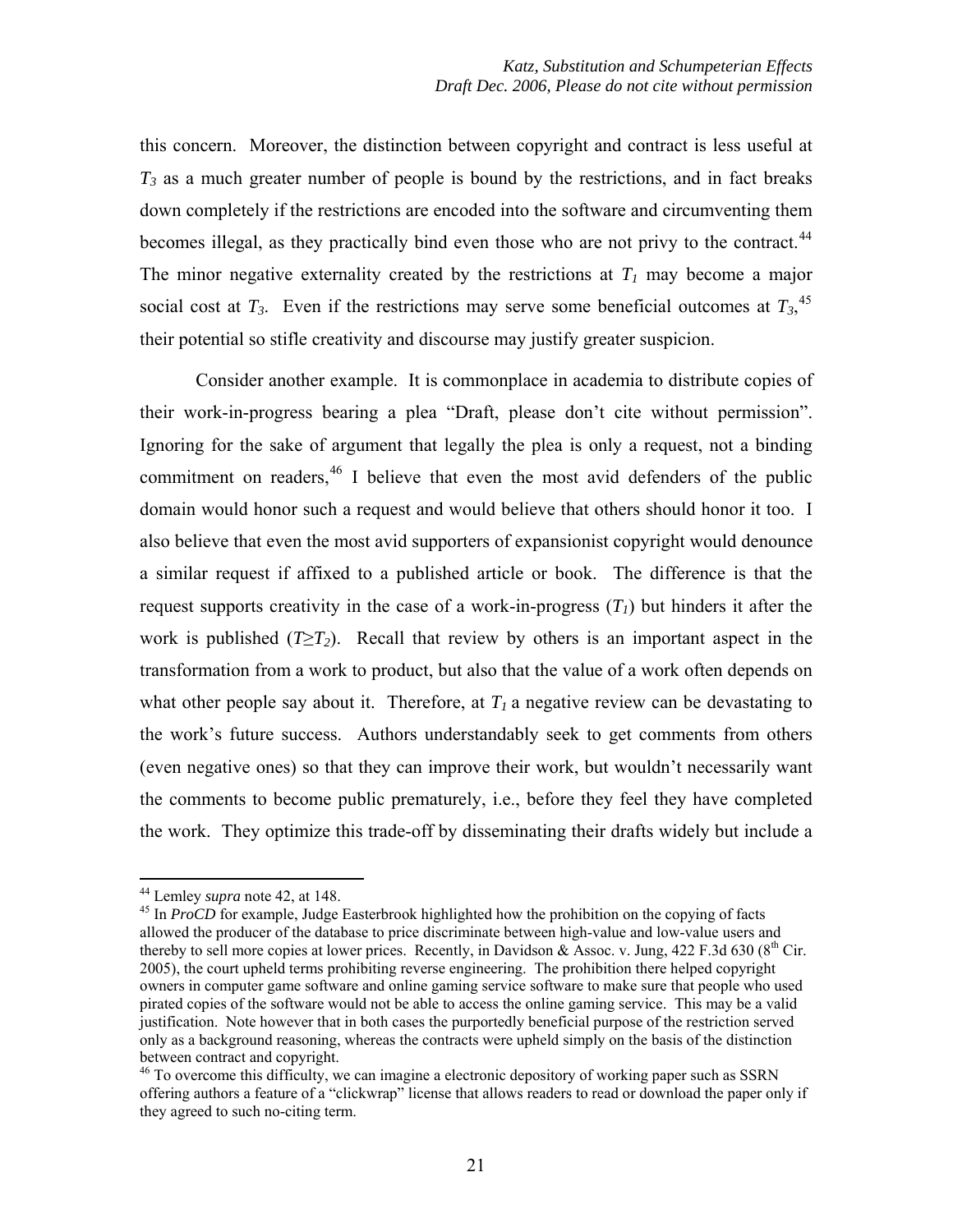no-citation condition. If the condition cannot be honored, authors would rather disclose work-in-progress only to a small circle of peers whom they can trust. The expected result would be less pre-publishing scrutiny and possible lower quality of published works.<sup>[47](#page-21-0)</sup> In this case the fostering creativity justifies a  $T_1$  limitation on one of readers' most fundamental and least controversial liberties: the right to cite and comment others' work. By contrast, by publishing the work the author can no longer improve it. No-citation condition at this stage cannot serve the interest of improving the work, but can only suppress the creation of additional works. An optimal rule, therefore, could treat fair use as a default rule at  $T_1$ , but as inalienable right from  $T_2$  onward.

# **VI. THE IDEA-EXPRESSION DICHOTOMY**

It is well established that copyright cannot subsist in ideas, $48$  only in the specific expressions of ideas. While no one can copy the expression without permission, the ideas contained therein are free to all. Of course, not only the exact words chosen in the "expression" are protected; copyright's scope is broader than that. As Judge Learned Hand long ago in *Nichols v. Universal Pictures Corp.*[49](#page-21-2) copyright "cannot be limited literally to the text, else a plagiarist would escape by immaterial variations."<sup>[50](#page-21-3)</sup> If it were, "[t]he economic motivation of creation that underlies copyright would be almost completely vitiated if anyone could, with impunity, take an author's work by the device of making a few changes in wording, or even by closely paraphrasing the entire work.<sup>[51](#page-21-4)</sup> The assumption is that copying with immaterial variations results in a work that functions as a very close substitute to the original, thus undermining the incentive to create. On the other hand, extending copyright to cover "ideas" would do disservice to the very purpose of copyright law, as it would stifle other creators' ability to create their own work, and participate in the process of creative destruction. The idea-expression dichotomy therefore seems to reflect and serve the distinction between substitutive and

<span id="page-21-0"></span> $47$  Another negative outcome is a delay in the dissemination of new ideas. Scholars benefit greatly from early exposure to cutting-edge ideas, even if they are still not fully developed or articulated. <sup>48</sup> 17 U.S.C. §102(b).

<span id="page-21-3"></span><span id="page-21-2"></span><span id="page-21-1"></span><sup>49</sup> Nichols v. Universal Pictures Co., 45 F.2d 119 (2d Cir. 1930), *cert. denied*, 282 U.S. 962 (1931).<br><sup>50</sup> *Id*, at 121.<br><sup>51</sup> ,Nimmer & Nimmer *supra* note 9, at §1.10[B][2].

<span id="page-21-4"></span>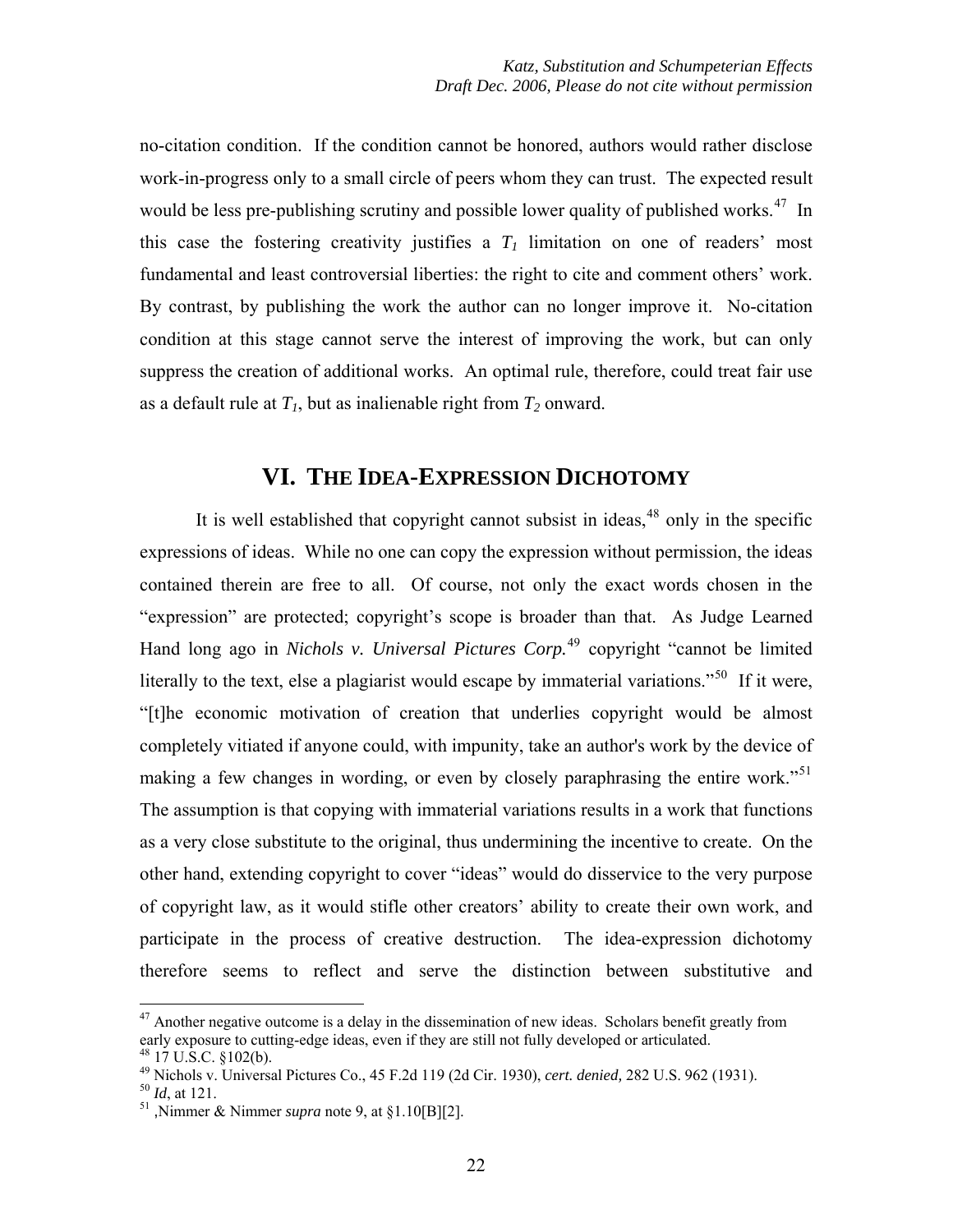Schumpeterian competition. It prevents competition that comes from perfect or nearperfect copies, but preserves the ability of built-upon works to creatively destroy existing ones.

The idea-expression dichotomy serves a beneficial purpose if its value is assessed at  $T_3$  (or later). Realizing that at  $T_3$  substitution effects come primarily from perfect or near-perfect copies, but less so from imperfect ones, it makes sense to protect only the specific expression of ideas but not the ideas themselves. But earlier, in  $T_1$  or even  $T_2$ , it is less clear that the idea-expression dichotomy serves copyright's incentive purpose as good as it does at  $T_3$ . At  $T_1$  a work that copies another work's ideas but modifies their expression enough to fall on the safe side of the dichotomy may still function as very close substitute. At this stage both works are relatively fungible prototypes and the copy may undermine the first work's market without necessarily adding much of value.

Consider the following example. During his first year as an economics assistant professor at Berkeley George Akerlof wrote the paper "The Market for Lemons".<sup>[52](#page-22-0)</sup> By June of 1967 the paper was ready and Akerlof sent it to *The American Economic Review* for publication. Shortly he received a rejection letter in which the editor explained that the *Review* did not publish papers on subjects of such triviality.<sup>[53](#page-22-1)</sup> After a few other rejections on similar and other grounds, the paper was finally accepted and published by the *Quarterly Journal of Economics* in 1970.<sup>[54](#page-22-2)</sup> In 2001 Akerlof shared a Nobel Prize in Economics.<sup>[55](#page-22-3)</sup> In its decision to award the prize, the Royal Swedish Academy of Sciences explained that Akerlof's paper "is probably the single most important contribution to the literature on economics of information. This paper has all the typical features of a truly seminal piece. It introduces a simple but profound and universal idea, offers numerous interesting implications and points to broad applications.<sup>[56](#page-22-4)</sup> This is, of course, a  $T_3$  *ex* 

<span id="page-22-0"></span><sup>52</sup> George A. Akerlof, *The Market for Lemons - Quality Uncertainty and Market Mechanism,* 84 Quarterly

<span id="page-22-1"></span>Journal of Economics 488 (1970).<br>
<sup>53</sup> George Akerlof, *Writing the "The Market for 'Lemons'"*: A<br>
<u>http://nobelprize.org/nobel\_prizes/economics/articles/akerlof/</u>.<br>
<sup>54</sup> Id. 53 George Akerlof, *Writing the "The Market for 'Lemons'": A Personal and Interpretive Essay* (2003) at

<span id="page-22-4"></span><span id="page-22-3"></span><span id="page-22-2"></span><sup>&</sup>lt;sup>55</sup> Akerlof shared the Prize with economists Michael Spence and Joseph Stiglitz.<br><sup>56</sup> Royal Swedish Academy of Sciences, Markets with Asymmetric Information 2, Oct. 10, 2001 *available at* [http://nobelprize.org/nobel\\_prizes/economics/laureates/2001/ecoadv.pdf](http://nobelprize.org/nobel_prizes/economics/laureates/2001/ecoadv.pdf).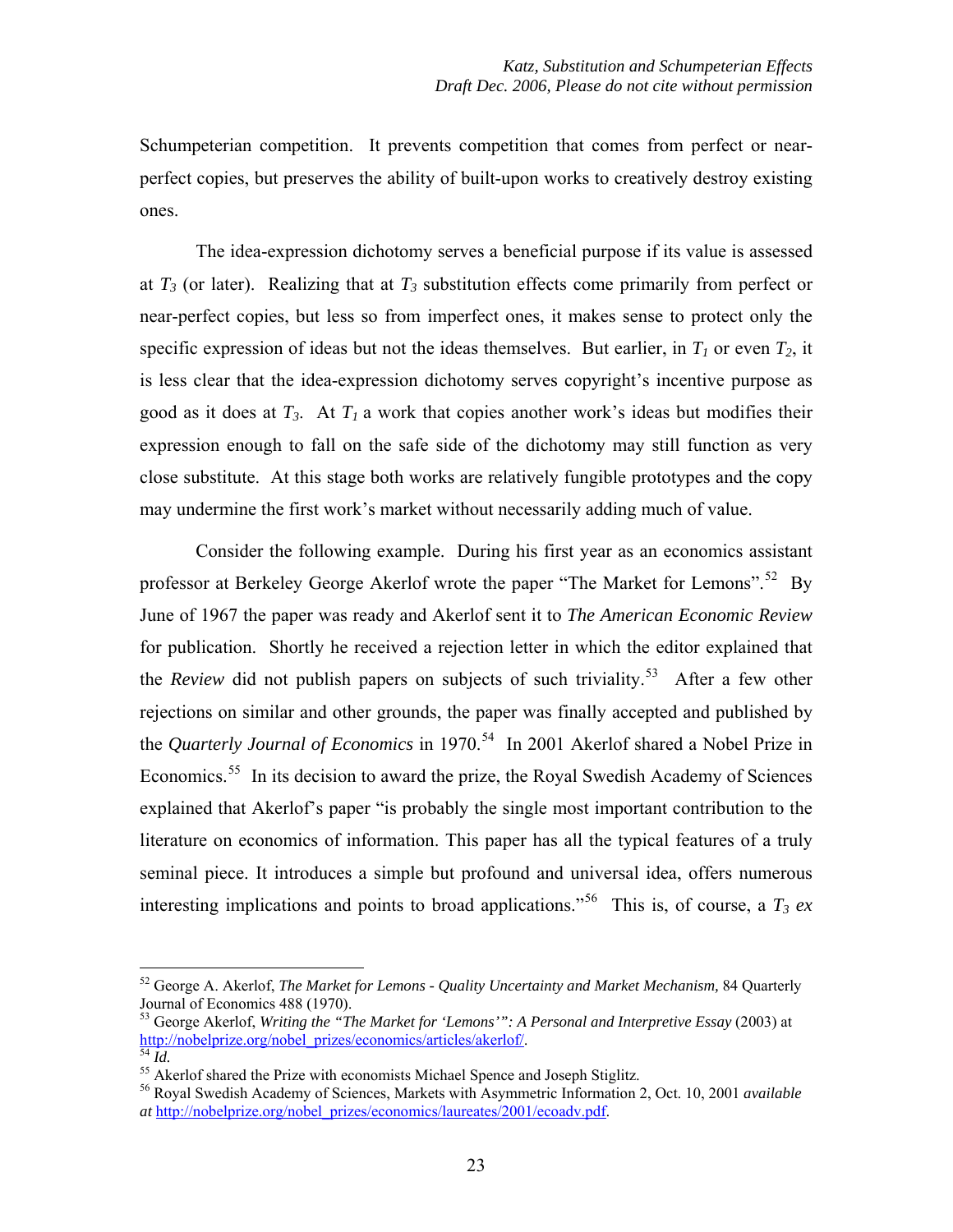*post* perspective. *Ex ante*, at  $T_1$ , even experts in the fields thought that the paper was trivial, just one among many other trivial papers.

While it may be true that the motivation of most academics to write and publish does not depend on copyright, many of them are driven by the prospect of winning promotion, recognition and prizes, which often depends on the whether they publish original contributions and on how widely cited those publication become. Being the first paper to come up with a new idea is important because it increases the chance that other scholars would cite this paper, and a cited paper is more authoritative than a similar but less cited one, and therefore is likely to be cited even further. So suppose that prior to its acceptance, someone else, who had read the manuscript and recognized its ingenuity, decided to write her own version of Akerlof's theory, but to express it somewhat differently. Suppose that *she* had submitted it to the *Quarterly Journal of Economics*, just before Akerlof did, so that instead of accepting his paper, the editors had decided to accept hers. If that happened Akerlof's prospects to publish his original contribution (and win a Nobel Prize) would have been frustrated, and so would the academic incentive structure.<sup>[57](#page-23-0)</sup> Objecting to such  $T_1$  copying of ideas therefore makes sense from an incentive perspective. Later down the road, however, protecting ideas might be more harmful for creativity than allowing their copying. Post-publication Akerlof's contribution has received the recognition it deserves (or at least had to opportunity to), and allowing others freely to build upon those ideas is desirable for all of the well known reasons.[58](#page-23-1)

Copyright law however does not make this distinction between the debilitating effect that copying the ideas would have on incentives at  $T<sub>1</sub>$  and the beneficial effect of copying the same ideas at  $T_3$ . But assuming the plagiarist had submitted her paper

<span id="page-23-0"></span> $57$  This is true even if in her version she addressed some of the weaknesses in the original paper. Although the result is a "better" paper, substitution effects still dominate, as most of the value lies in the original contribution of the first paper, not in the improvement.

<span id="page-23-1"></span><sup>58</sup> Unacknowledged copying may still cause harm at *T3* but as Landes and Posner note, at this stage the principal victims are those who credited the plagiarist and bestowed upon her benefits that she does not deserve, or people who directly competed with her for those benefits, *see* Landes & Posner *supra* note 17, at 62. The harm caused by plagiarism also depends on the genre. Readers of popular books are less interested in identifying the exact original contribution of the author than readers of professional literature, *id.*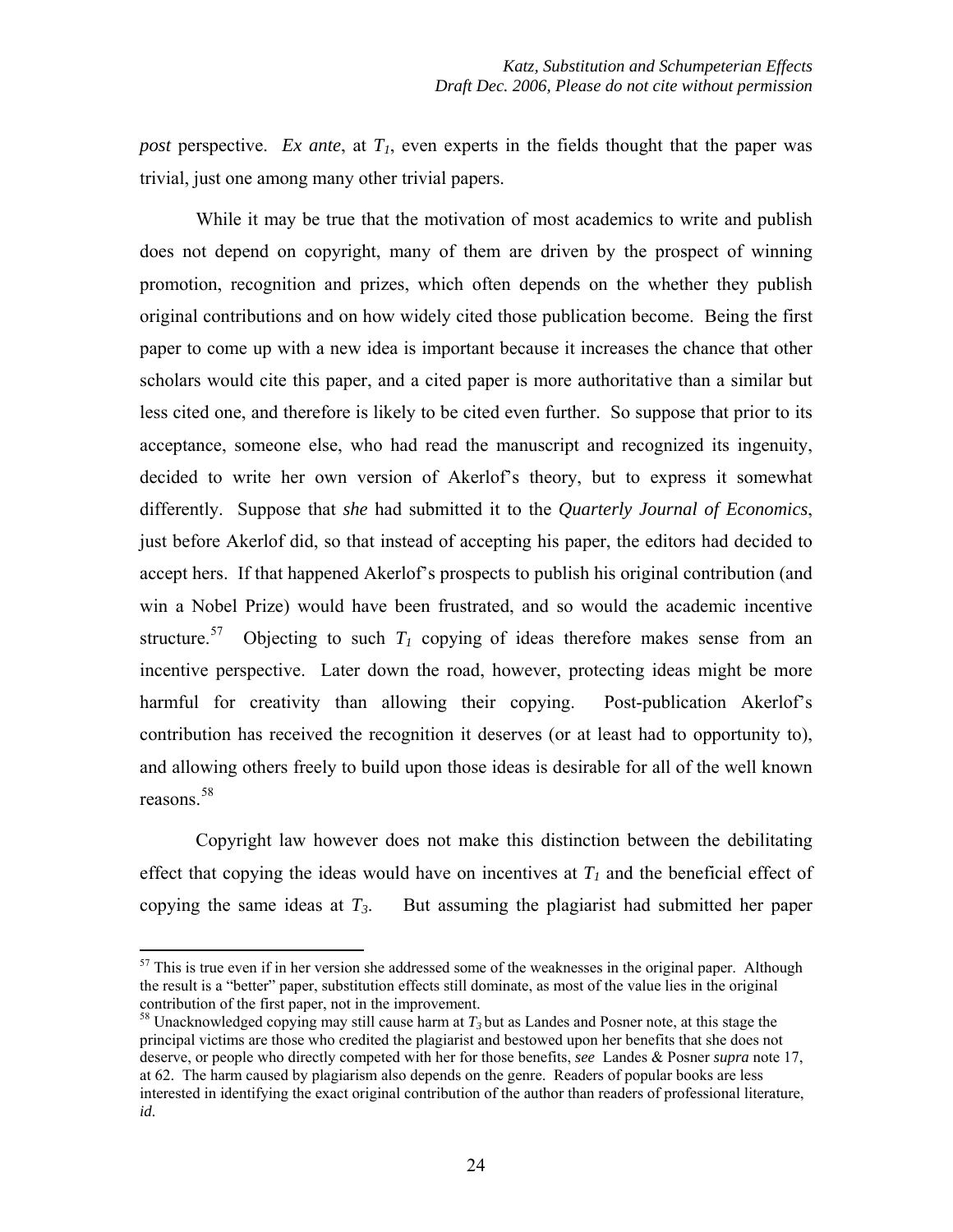without attribution to the manuscript she had read, she must have breached the strong norms against plagiarism in academia and consequently face the risk of both formal and informal sanction. Therefore, copyright's uniform treatment of ideas across time may not be a serious problem in academia, as the incentives at  $T_l$  are preserved by the extralegal norm. However, when such extra-legal norms do not exist, the uniform treatment of ideas across time may be more troublesome.

Consider the example of television formats. A writer generates a concept for a new TV series, or a "format" which may include "storylines, character descriptions, talent selection, setting, music, game rules, script treatments, production guidelines, etc. [which become] a blueprint for production."<sup>[59](#page-24-0)</sup> She proposes the show to several interested broadcasters and enters into a contract with one broadcaster, but then another interested broadcaster who did not win the bid takes the idea and creates a similar show.<sup>[60](#page-24-1)</sup> Copyright infringement claims generally fail as courts often find that the similarity is only in unprotected ideas or scenes a faire, but not in the expression of those ideas.<sup>[61](#page-24-2)</sup> Moreover, on ground of preemption, courts often reject claims under state law based conversion, misappropriation and quasi-contract, leaving contract theories as the only viable cause of action against this form of plagiarism.<sup>[62](#page-24-3)</sup>

In both examples, there may be marked differences in how plagiarism affects competition and the incentives to create as we move across time from  $T_1$  to  $T_3$ . At  $T_1$  the value of the work lies predominantly in the ideas it conveys. Therefore, a paper that plagiarizes the ideas can function as a very close substitute. If the two compete over who would get published, the publisher has no clear reason to prefer the one over the other. Because who gets published first may determine to the benefit of whom network effect would work, plagiarism at  $T_1$  can be devastating to the original author. The original author may find that no publisher is interested in his work anymore, or even if he does make it to  $T_2$  that the prospect of being cited and make it to  $T_1$  has been preempted by the

<span id="page-24-0"></span><sup>&</sup>lt;sup>59</sup> Jay Rubin, *Television Formats: Caught in the Abyss of the Idea/Expression Dichotomy*, 16 Fordham Intell. Prop. Media & Ent. L. J. 663 (2006), n1.

<span id="page-24-1"></span> $^{60}$  *Id*, at 664-65 (documenting several recent examples of this scenario).<br><sup>61</sup> *Id*, at 670. <sup>62</sup> *Id*, at 668.

<span id="page-24-3"></span><span id="page-24-2"></span>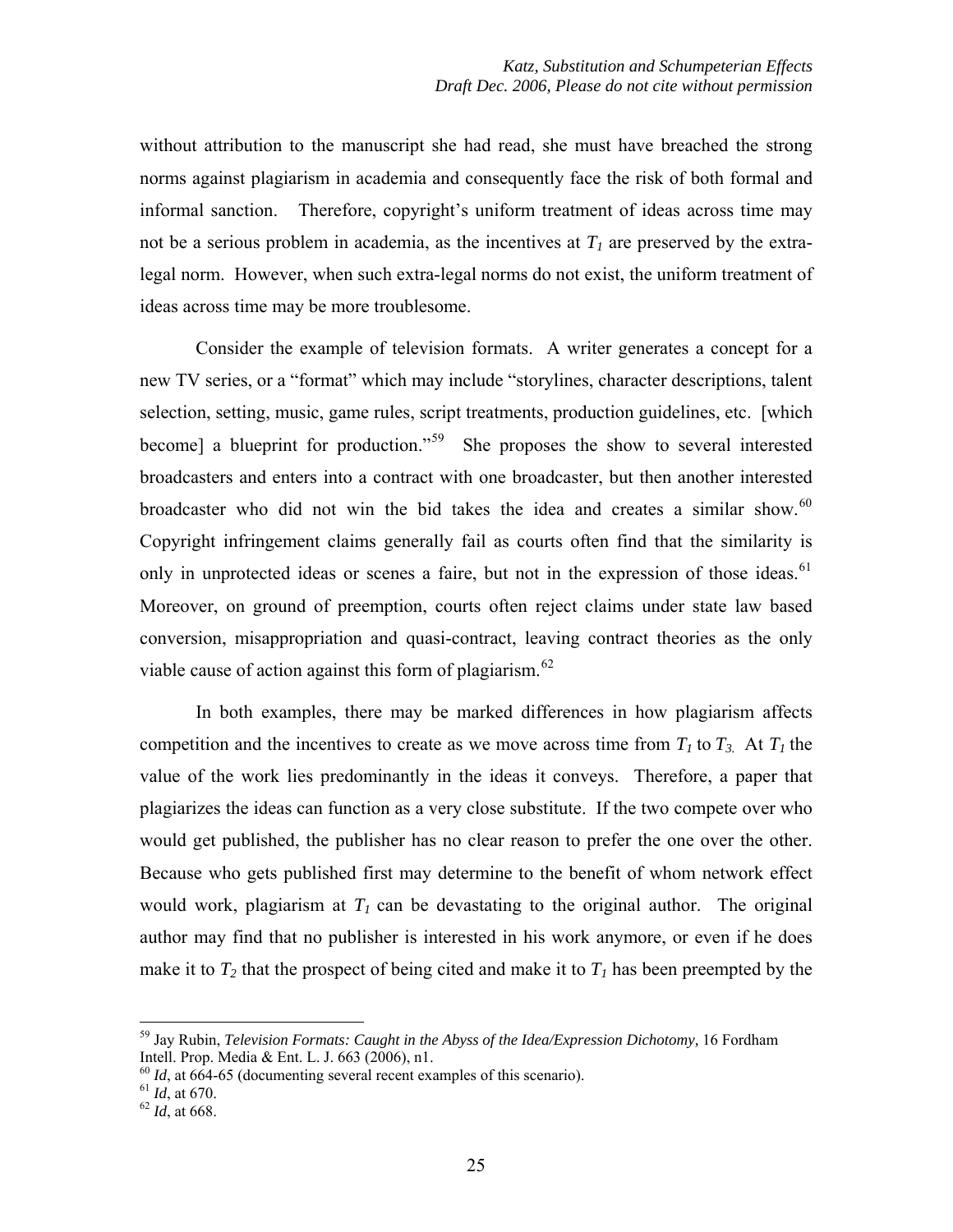plagiarist earlier publishing. The same is true for the TV format. At  $T_1$  the broadcaster can be quite indifferent between the two similar formats. Even if both shows make it simultaneously to  $T_2$  viewers may not necessarily have good reason to prefer the original over the copycat, and both may have equal opportunity to make it to  $T_3$ . If making it to  $T_3$ is the reward for investment in  $T_1$  and  $T_2$  the absence of tools to prevent others from preemptively making it to  $T_3$  can adversely impact the incentive to create in the first place.

Yet once a TV format is aired, the lack of copyright protection to the format seems less problematic from an incentive perspective. Viewers would probably prefer watching the original and wouldn't easily switch to another show which copies the format, unless the new show uses the similar ideas in some preferable way. Protecting the ideas at this stage has a weaker incentive-based justification, and may deter, or at least raise the cost of subsequent creativity. An indication that no protection of ideas is less problematic at  $T_3$  is that a thriving international licensing market for TV formats has emerged.<sup>[63](#page-25-0)</sup> Although copyright law does not protect the format, the law prevents other broadcasters from broadcasting the successful show in its entirety, and may provide protection to some elements of the show, which may also be trademarked. These, as well as the short life-shelf of TV formats<sup> $64$ </sup> and the advantage of behind-the-scenes expertise,  $65$ may suffice to make licensing the format more attractive than reverse engineering it for those who wish to take advantage of the success of the format without adding much of their own. This may suffice in protecting the successful show against merely substitutive competition. But at the same time, leaving the ideas free for other producers to take allows them to compete by offering something else that the first one lacked. If they are successful, it is because creative destruction worked once again.

The preceding discussion suggests that protection of ideas at  $T_1$  may be desirable from an incentive perspective, even if undoubtedly should be rejected at  $T_3$ . This

<span id="page-25-0"></span><sup>63</sup> Gautam Malkani, *Television - Haven't We Seen That Programme Somewhere Before? Got Any Good Ideas? If So, Beware the Copycats, as Protection of TV Formats is Weak and You'll Need a Detailed 'Bible' to Stop the Rip-offs,* Financial Times, Sept. 21, 2004, at 8. (noting that the TV format licensing business is worth hundreds of millions of British pounds in licensing revenues).

<span id="page-25-2"></span><span id="page-25-1"></span> $\frac{64}{64}$  *Id.*  $\frac{65}{65}$  *Id.*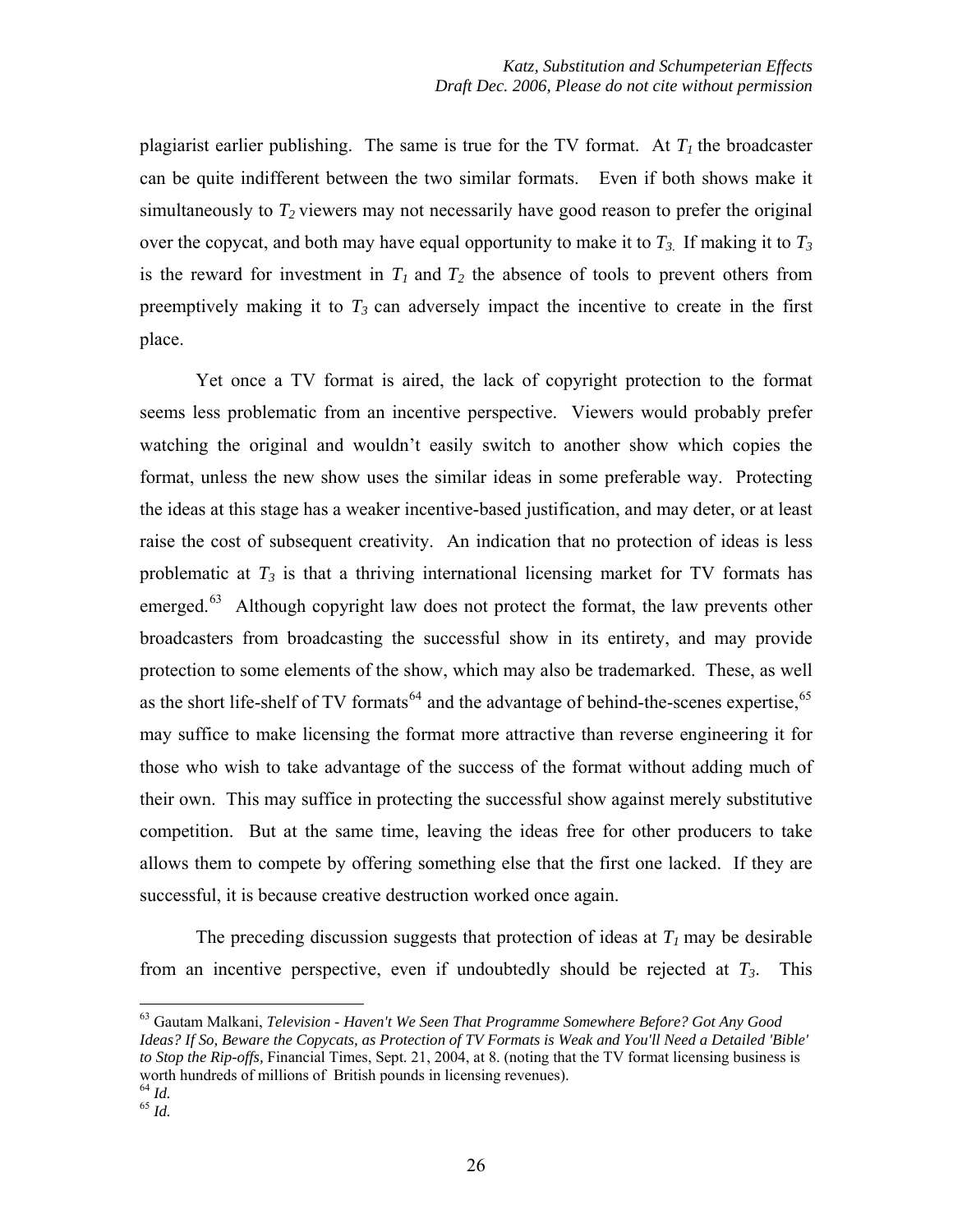proposition may raise several objections. The first is conceptual. After all, unlike fair use, the idea/expression dichotomy does not lend itself as easily to the same degree of flexibility. Although "[n]obody has ever been able to fix the boundary [between ideas and expressions] and nobody ever can<sup>3[66](#page-26-0)</sup> conceptually the boundary clearly exist and if the copyright law categorically considers ideas non-copyrightable it is difficult to see how they can be, even if it is desirable to do so. But of course, the Act may be reformed, and the insights suggested here may influence courts' approach towards state-based "law of ideas" and the question of whether such state law is preempted by the federal copyright act.

Another type of objection may involve arguments about cost of error. Assuming that the idea-expression dichotomy serves well the purpose of copyright at  $T_3$  but less so at  $T_1$  the question is whether we can tailor a rule that will allow appropriate protection at  $T_1$  and deny it at  $T_3$  or whether trying to craft such a rule would inevitably lead to  $T_3$ copyright owners successfully fending off legitimate competitors by disguising themselves as  $T_1$  victims, and  $T_1$  copiers successfully passing themselves off as innocent  $T_3$  borrowers of ideas. Another contingency that should be considered is that allowing  $T_1$ claims for idea protection would increase the number of nuisance plaintiffs harassing successful copyright owners claiming that their ideas were stolen. Even now many big content creators refuse to accept non-solicited ideas for fear of litigation,  $67$  and it can be expected that this inefficiency (after all, there must be some good ideas out there) would grow if suing becomes easier.<sup>[68](#page-26-2)</sup> If we cannot avoid or minimize these costs, then perhaps we are better off with the current rule, which assures that ideas remain in the public domain, even if occasionally the result is some disincentives at  $T<sub>1</sub>$ . We saw that at least

<sup>66</sup> Nichols, supra note 49, at

<span id="page-26-1"></span><span id="page-26-0"></span><sup>&</sup>lt;sup>67</sup> See e.g., Preston v. Century Fox Canada \_\_\_\_\_ (describing the policy of Star Wars producer George Lucas not to accept any unsolicited ideas).

<span id="page-26-2"></span> $68$  This concern may be addressed at the remedy stage. What often motivates such lawsuits is the ability to get an injunction against the production or distribution of the work and the use of the threat of injunction to hold up the producer and get a settlement worse much more than the ex ante worth of the appropriated ideas (or expression). The Supreme Court's recent decision in eBay v. MercExchange \_\_\_, which departs from the previous automatic issuance of injunctions in patent (and copyright) cases may help preventing this type of opportunistic litigation.